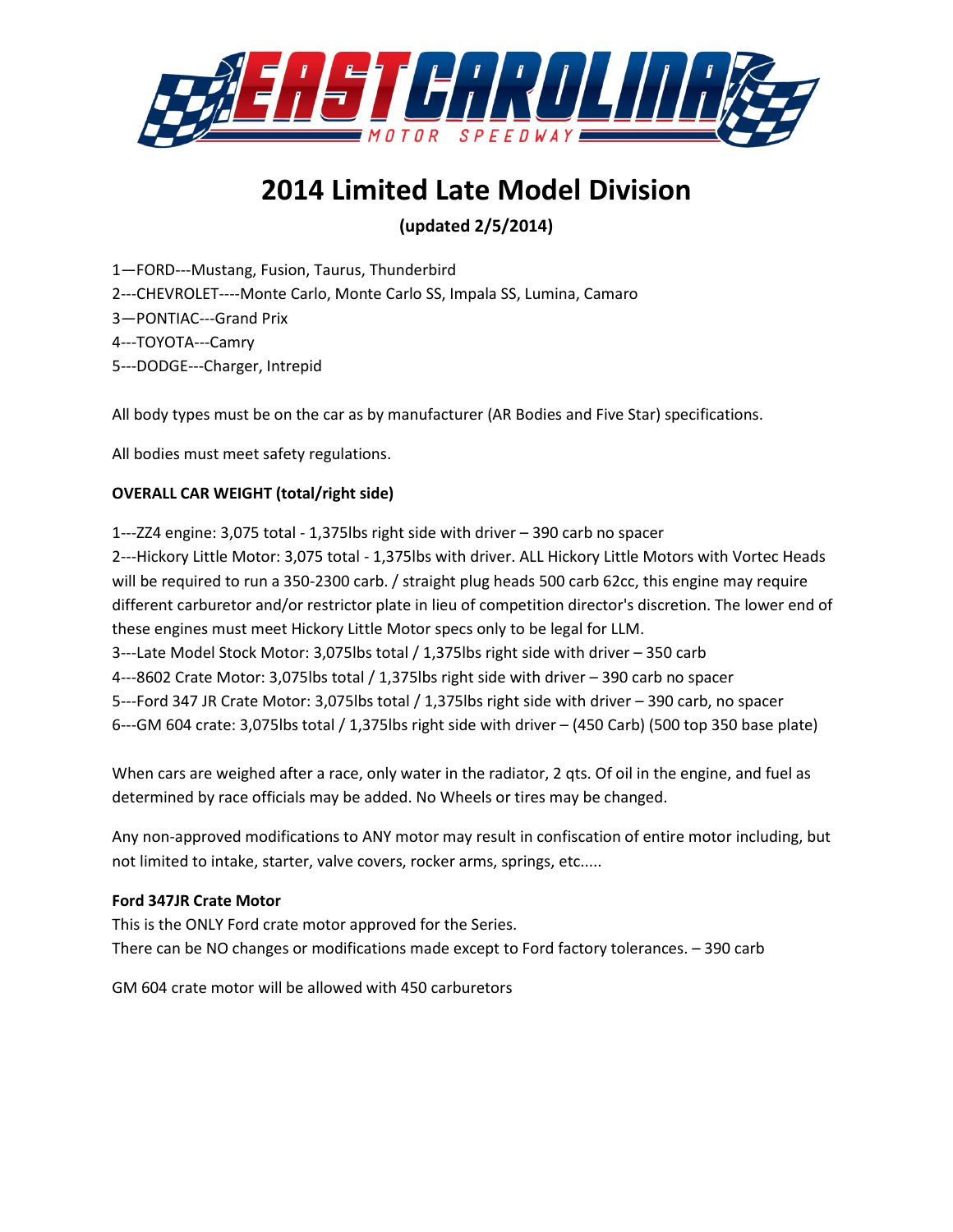# **ZZ4 Crate Motor (PN#88958603)**

1-Engine must be stock out of the crate except for the following:

- 2-Valve covers may be changed
- 3-Oil pan may be changed. Late Model Stock rules apply.
- 4-Valve springs must be stock for ZZ4 engine
- 5-Polylock rocker arm nuts will be permitted

6-Carburetor Holley HP80507-l 390 CFM, stock out of the box. You may change the jets and power valve only.

7-The bottom air filter housing must be lower or equal to the top of the carburetor vent tubes.

8-No spacer plate allowed. Carburetor must be bolted directly onto the intake manifold.

9-One paper gasket only max thickness .065 each.

- 10-Offset air cleaner may be used for distributor clearance.
- 11-No spacer plate between air cleaner base and carburetor.
- 12-Same as LMSC, except offset allowed for distributor clearance.
- 13-Stock vibration dampener only!
- 14-Any non-approved modifications may result in confiscation of entire motor including but not to intake, starter, valve covers, rocker arms, springs, etc...

#### **Hickory Little Motor**

#### **As of 2012 all Hickory Motors with Vortec Heads will be required to run 350-2300 carburetor.**

- 1-Must be standard factory production engine.
- 2-OEM crank shaft only.
- 3-Stock stroke only.
- 4-No deburring or polishing of crankshaft permitted.
- 5-Balancing only.
- 6-Stock, standard balancer only.
- 7-600 gram piston/pin combo min.
- 8-500 gram piston/pin add 50 lbs., 25 each side.
- 9-5.7 length rod Chevrolet, 6.0 lengths in Ford Chrysler.
- 10-Heads must be standard production. Chevrolet must be straight plug. Max valve size intake 2.02,

exhaust 1.60. Ford/Chrysler same as LMSC.

11-No Titanium valves or parts.

- 12-Heads min 62cc.
- 13-Intake Chevrolet Edelbrock #2101, #2116, or GM casting # 12464340.
- 14-Ford Windsor Edelbrock #M9424-C358.

15-Holley 350 2BBL Vortec as per LMSC (2006) or Holley 500 2BBL. – straight plug

16-Cams may be solid or hydraulic but have a min. valve lift of no more than. 475 measured at the valve retainer as engine was raced. No roller cams.

17-Roller rockers may be used.

18-Headers may be used. (2009) LMSC type only.

19-Exhaust pipes must be as (2009) LMSC>

20-HEI or MSD ignition allowed. No magnetos.

21-7 1/4" or 5 1/2" clutch allowed. Steel flywheels only.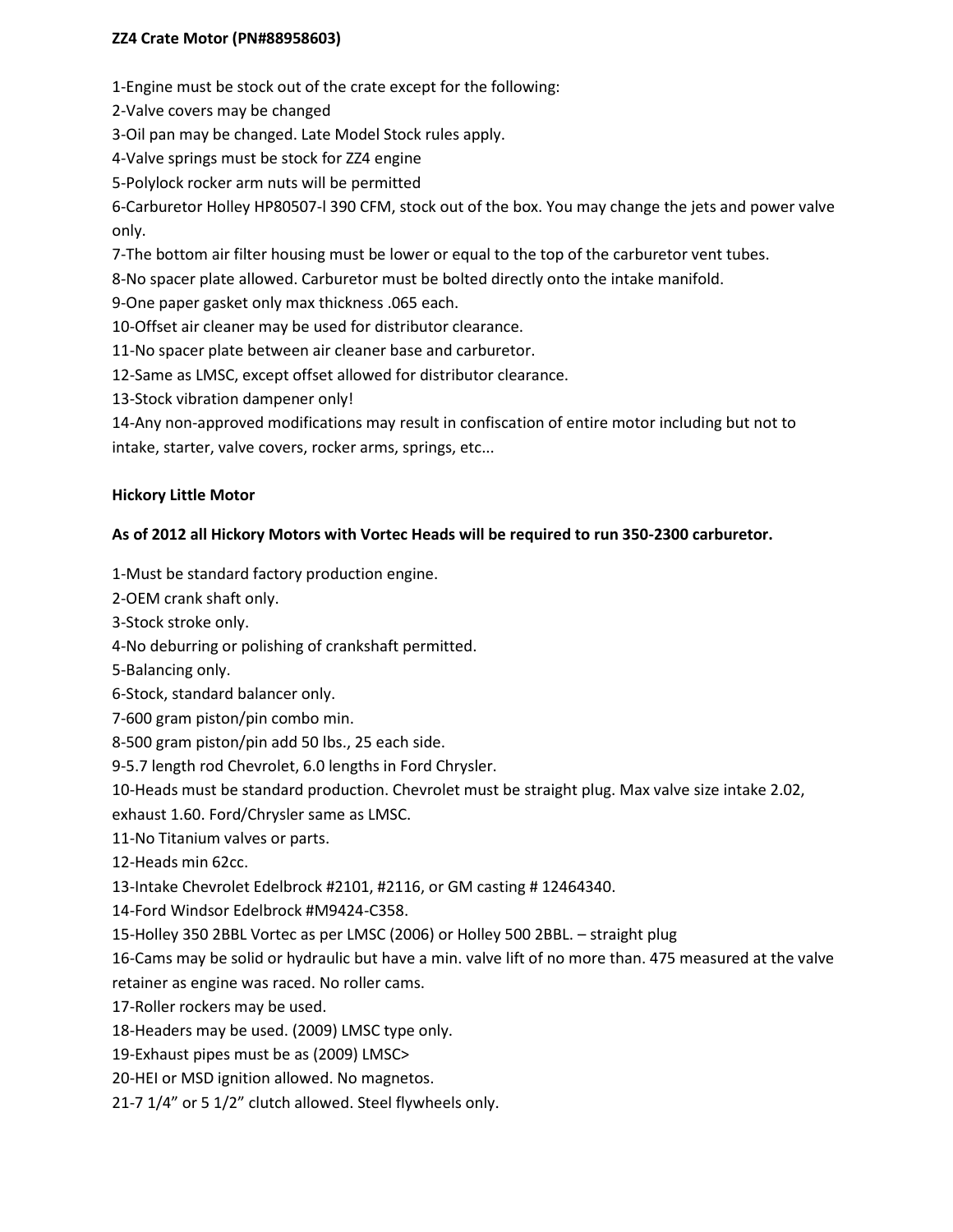#### **350/350 Crate Motor (PN# 88958602)**

1-Engine must be stock out of the crate except for the following.

2-Valve covers may be changed.

3-Oil pan may be changed. LMSC rules apply. 4-Carburetor Holley HP80507-l 390 CFM stock out of the box. You may change jets and power valve only.

5-The bottom of the air filter housing must be lower or equal to the top of the carburetor vent tubes.

6-One paper gasket only max. thickness .065 each.

7-Offset air cleaner may be used for distributor clearance.

8-No spacer between air cleaner base and carburetor. Same as LMSC, except offset allowed for distributor clearance.

9-Stock vibration dampener only.

10-Any non-approved modifications will result in confiscation of entire motor including but not limited to intake, starter,

valve covers, rocker arms, springs, etc....

11-Stock timing cover requirement.

## **Late Model Stock Engine**

1-Carburetor 350 CFM Holley 2300

## **General Engine Eligibility (from NASCAR rulebook\*)**

**The eligible engines must be production engines as determined, selected and approved by NASCAR. It is mandatory that all major components (engine block, heads, etc....) be produced by the manufacturer for sale to the public in a regular product offering. Each part must meet NASCAR approval. Each such part may thereafter be used until it is determined that such part is no longer eligible. General Engine Characteristics (from NASCAR rulebook\*)** 

The following characteristics of the production engine must be maintained in any engine used in competition in a manner acceptable to Series Officials. All parts listed below must originate from approved stock production castings and forgings that have been machined according to the normal machining schedule utilized for standard production parts. All parts, except spark plugs, should utilize fractional English measurement system fasteners and dimensions (nonmetric). Coatings will not be permitted on any internal engine components, except rod and main bearings, camshaft bearings and pistons including but not limited to ceramic or Teflon.

#### **A- ENGINE BLOCK:**

Material Number of Cylinders Angle of Cylinders Cylinder Bore Centerline Spacing Number of Main Bearings and Type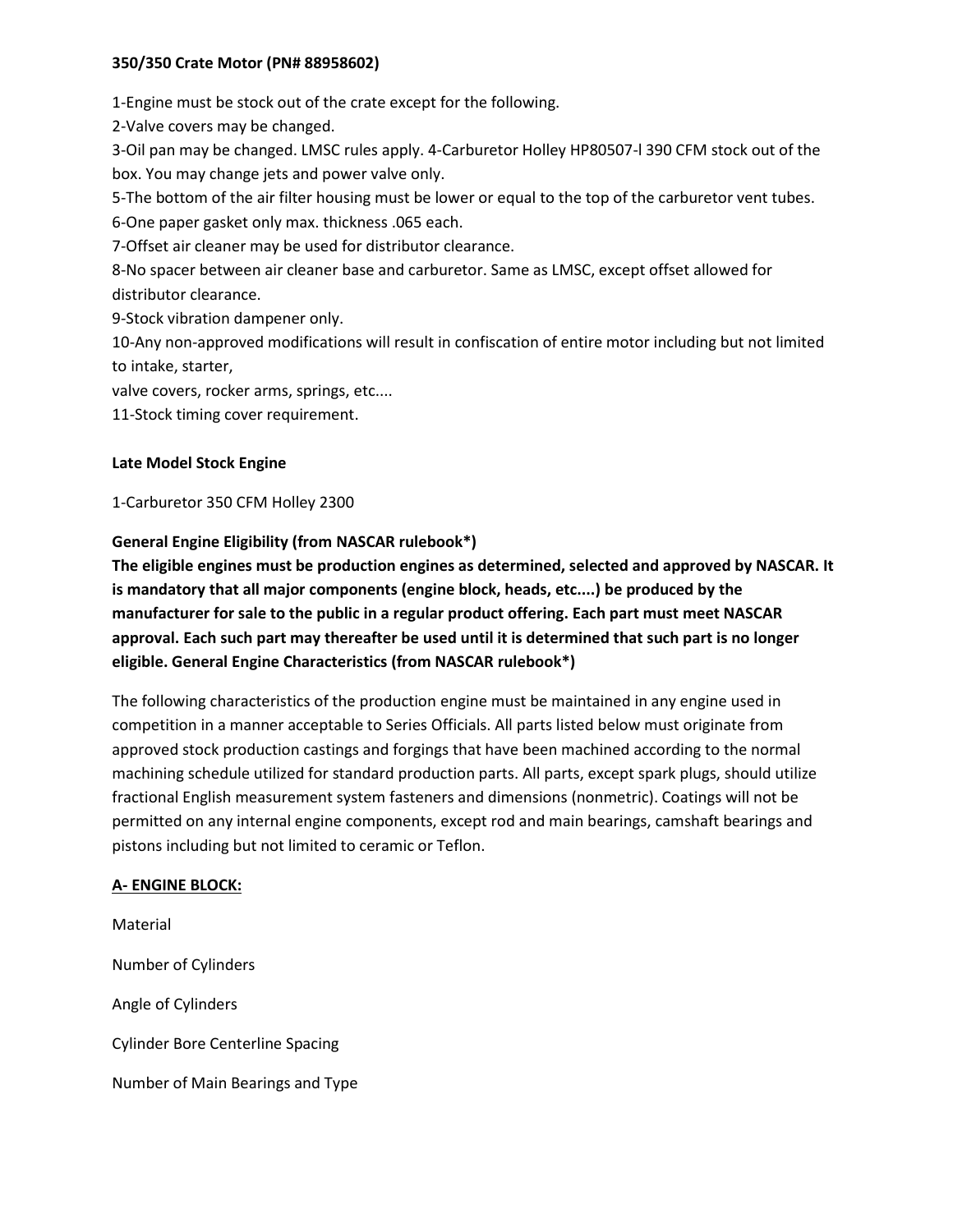Integral or Separate Cylinder Sleeves

Location of Camshaft

Overall Configuration

#### **B- CYLINDER HEAD:**

Material

- Number of Valves per Cylinder
- Type of Combustion Chamber
- Location of Spark Plug

Orientation of Spark Plug

Arrangement of Valves

Valve Location in Relation to the Cylinder Bore

Angle of Valves

Type of Valves Actuation

Number of Intake Ports

Number of Exhaust Ports

Center Distances of Intake Ports Referenced to the Cylinder Bore

Center Distances of Exhaust Ports Referenced to the Cylinder Bore

Shape of Intake and Exhaust Ports Mating Faces of Manifolds

Angle of Port Face Relative to Mating face of Head Block

Firing Order

#### **Engine Location (from NASCAR rulebook\*)**

A. All General Motors engines must be located so the center of the forward most spark plug hole on the right side of the engine block is in line or a maximum of one inch forward of the center of the right front upper ball joint. The Ford and Dodge engines must be located so that the front of the cylinder head is in line or a maximum of one inch forward of the center of the right front upper ball joint.

B. The center of the crankshaft must be on the centerline of the frame, front sub-frame, and tread width, front and rear.

#### **Engine Ground Clearance**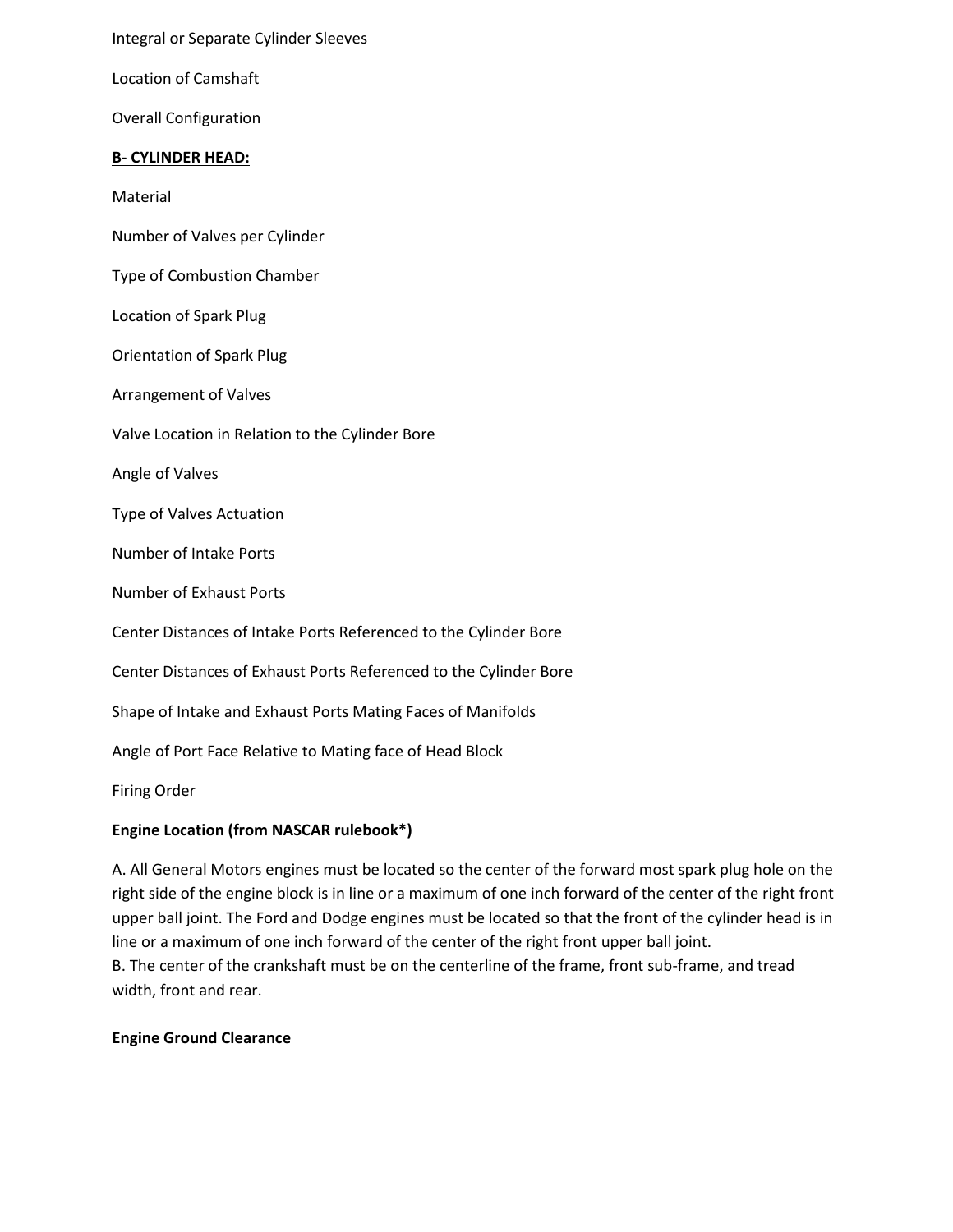The engine ground clearance will be measured (with the driver) from the center of the crankshaft accessory drive bolt. A minimum of 12 inches and a maximum of 13 inches from the center of the crankshaft accessory drive bolt to ground must be maintained at all times.

## **Engine Mounts**

All engine mounts must be acceptable to Series Officials and meet following minimum requirements.

1. All engine mounts must be reinforced steel or aluminum.

- 2. All engine mounts must be securely bolted.
- 3. Adjustable engine mounts will not be permitted.

#### **Engine Displacement**

The cubic inch displacement will be as follows:

1. Dodge: 360 cubic inch displacement plus a maximum f 0.035 inch overbore per cylinder. The 355 cubic inch displacement Dodge engines will not be permitted.

2. Ford: 351 cubic inch displacement plus a maximum of 0.045 inch overbore per cylinder.

3. General Motors: 350 cubic inch displacement plus a maximum of 0.060 cubic inch overbore per cylinder.

4. The manufacturer stock bore and stroke dimensions for the approved engines are as follows:

#### MANUFACTURER BORE STROKE

Dodge 4 inches 3.580 inches Ford 4 inches 3.500 inches General Motors 4 inches 3.480 inches

5. The formula for determining cubic inch displacement is as follows: Bore x Bore x .7854 x Stroke equals cubic inch displacement of each cylinder. The cubic inch displacement of each cylinder added together will determine the total cubic inch displacement of the engine. Unless Otherwise permitted by Series Officials, a maximum cooling down time of two hours from the official completion of the race will be permitted prior to measuring the total cubic inch displacement.

#### **Engine Blocks**

All engine blocks must be acceptable to Series Officials and meet the following minimum requirements.

#### **Eligibility**

A. All engines must be a product of the manufacturer of the make of the approved engine being used in competition. Aftermarket engine blocks will not be permitted.

B. The engine block must retain all standard external dimensions with the exception of the maximum allowable overbore and the surfacing of the engine block deck. Angle cutting of the engine block deck will not be permitted. Removal of material from the engine block, with the intent of weight reduction, will not be permitted.

C. Series Officials may use an engine block provided by the respective manufacturer as a guide in determining whether a competitor's engine block conforms the specifications of the Rule Book.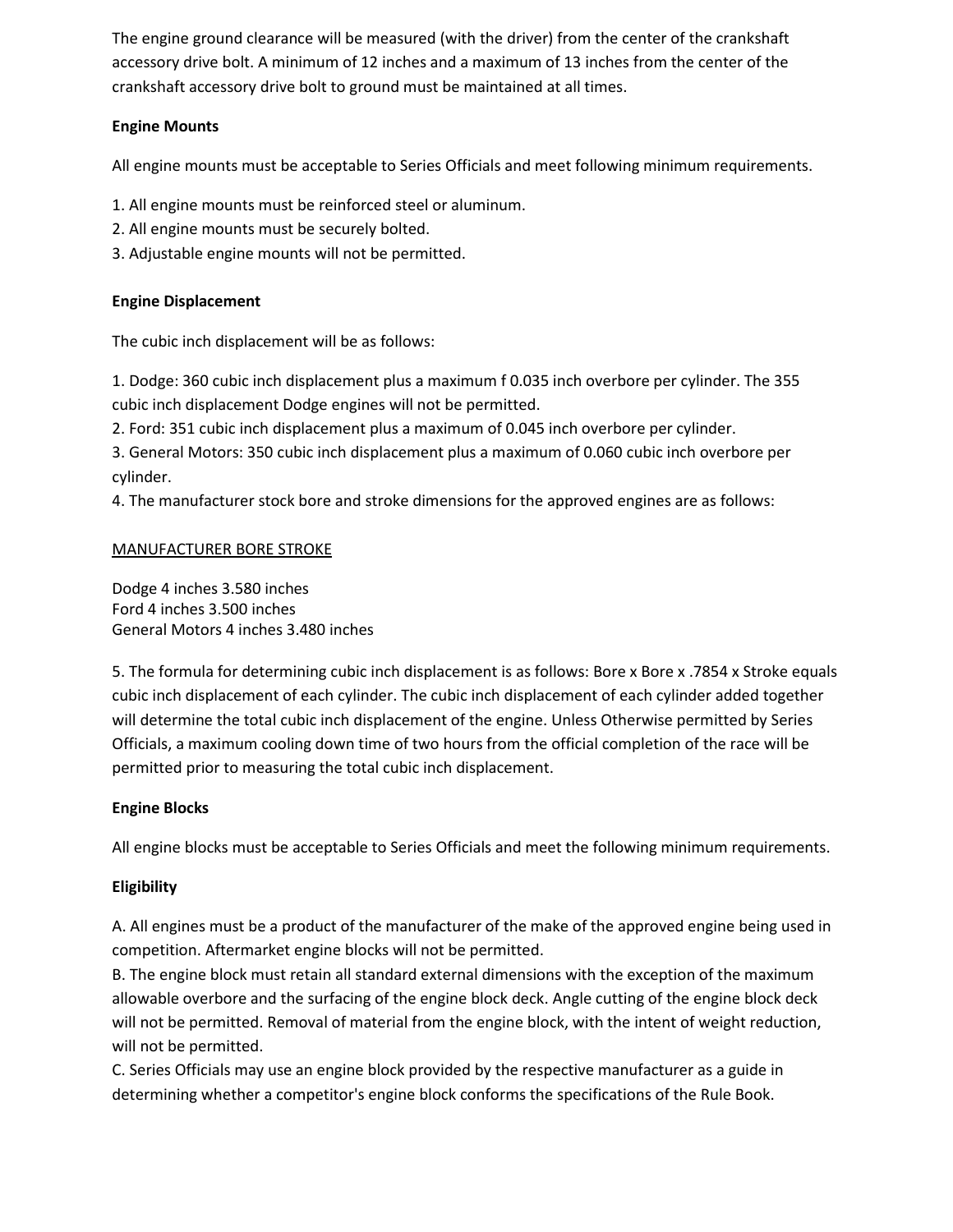D. Aluminum engine blocks will not be permitted.

#### **Internal Changes** (from NASCAR rulebook\*)

Internal polishing of the engine block will not be permitted. Deburring of the casting flash will not be permitted.

## **Pistons/Rods**

A. Any flat top three ring round aluminum piston with three rings in place will be permitted. Valve reliefs for valve clearance only may be cut into the pistons. The piston must not protrude above the top of the engine block surface. The use of coatings on pistons will be permitted.

B. Only magnetic steel piston pins maintaining a minimum diameter of 0.927 inch will be permitted.

C. Piston pin holes must be in a fixed location in the piston and connecting rods.

D. Only two-piece insert style connecting rod bearings will be permitted. Roller bearings will not be permitted.

E. Only solid magnetic steel connecting rods will be permitted. Hollow beam connecting rods will not be permitted. All rods must maintain the minimum/maximum rod lengths listed below:

| <b>Manufacturer</b>   | <b>Minimum</b> | <b>Maximum</b> |
|-----------------------|----------------|----------------|
| Dodge                 | 6.000          | 6.250          |
| Ford "Cleveland"      | 5.778          | 6.250          |
| <b>General Motors</b> | 5.700          | 6.250          |

F. Titanium and stainless steel connecting rods will not be permitted.

# **Oil Pans / Coolers**

The oil pans and oil coolers must be acceptable to Series Officials and meet the following requirements:

1. Oil pans must be made of magnetic steel.

2. The oil pans must be a wet sump type and manufactured using a standard production type pan with only a sump reservoir added to the bottom. All bolt and hole flanges must be visible. Kick-outs will not be permitted between the bolt on flange and the top of the added sump. Spacers, other than sealing gaskets, will not be permitted between the oil pan side rails and the engine block surface. 3. Engine oil coolers may be either an oil to air or an oil to water heat exchanger mounted forward of the engine firewall. Air ducts will not be permitted. All oil cooler installation must be acceptable to Series Officials.

# **Cylinder Head**

All cylinder heads must be approved and AL modifications must be approved. Approved manufacturer's identification and part numbers must remain unaltered on the cylinder heads being used in competition. Series Officials may use a cylinder head provided by the respective manufacturer as a guide in determining whether a Competitor's cylinder head conforms to the specifications of the rule book. Heating pads, blankets, or any other heating devices will not be permitted for warming the cylinder head.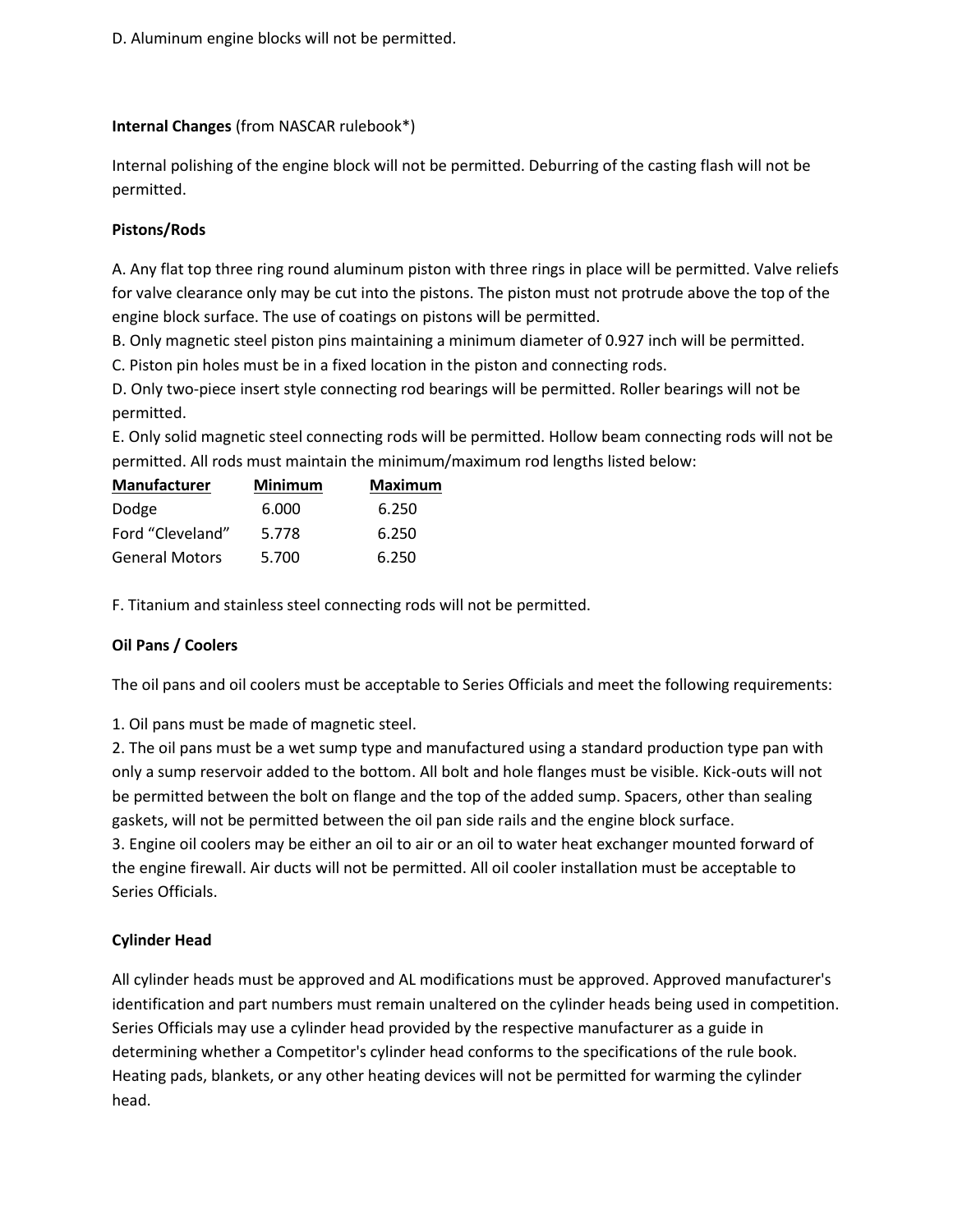#### **Eligibility**

To be eligible, the cylinder heads must be acceptable to Series Officials and meet the following requirements:

1. Cylinder heads must be stock cast iron production only and approved by NASCAR, and are limited to two valves per cylinder.

2. Titanium valve springs will not be permitted. Only magnetic steel valve springs will be permitted.

3. Port matching or flow work will not be permitted.

4. Angle cutting of the cylinder head to the engine block ting surface will not be permitted.

5. The cylinder head stud or bolt holes must not be offset or drilled off-center for the purpose of moving the cylinder head in any direction.

6. "O" rings will not be permitted for sealing the cylinder head to the engine block.

7. A maximum of three valve seat angles plus the bowl cut will be permitted. When cutting the valve seat angles, stone or grinding marks will not be permitted above the bottom of the valve guide. All cutting reference to the valve job and bowl area must be centered off the center line of the valve guide. Radius cuts will not be permitted. Upon completion of the valve job, the bowl area above the valve seat to the bottom of the valve guide must still be the same configuration as far as shapeand finish as it was from the manufacturer. Surfaces and /or edges where the cutter or stone has touched must not be polished. Hand grinding or polishing will not be permitted on any part of the head. When replacement valve guide bushings are installed, the valve guide boss must retain the same shape and configuration as it was from the manufacturer.

8. Only Chevrolet (current design) part number 101344392, casting number 140110334, and part number / casting number 12480034 cast iron cylinder heads with a 23 degree valve angle will be permitted in General Motors models. Only DodgeMopar W2 current design (current design), part number P5249769, casting number 4532693, closed chamber with an 18 degree valve angle cast iron cylinder heads will be permitted in the Dodge models. Only Ford, part number M-6049-N351, cast iron cylinder heads with a 10 degree valve angle will be permitted in the Ford models.

9. All valves must be identical in appearance and construction as an OEM type valve. Titanium or exotic material valves will not be permitted. Coating of valves will not be permitted. Air directional devices will not be permitted on any of the valve surfaces. The valve stems must have a minimum diameter of 11 / 32 inch. The valve stem diameter may be undercut to a minimum diameter of 0.302 inch in the area of the valve stem from the head of the valve to the bottom of the valve guide. Hollow valve stems will not be allowed. The maximum valve sizes as measured across the face of the valve are as follows:

| Dodge | Intake $-2.020$ | Exhaust $-1.625$ |
|-------|-----------------|------------------|
| Ford  | Intake $-2.020$ | Exhaust $-1.600$ |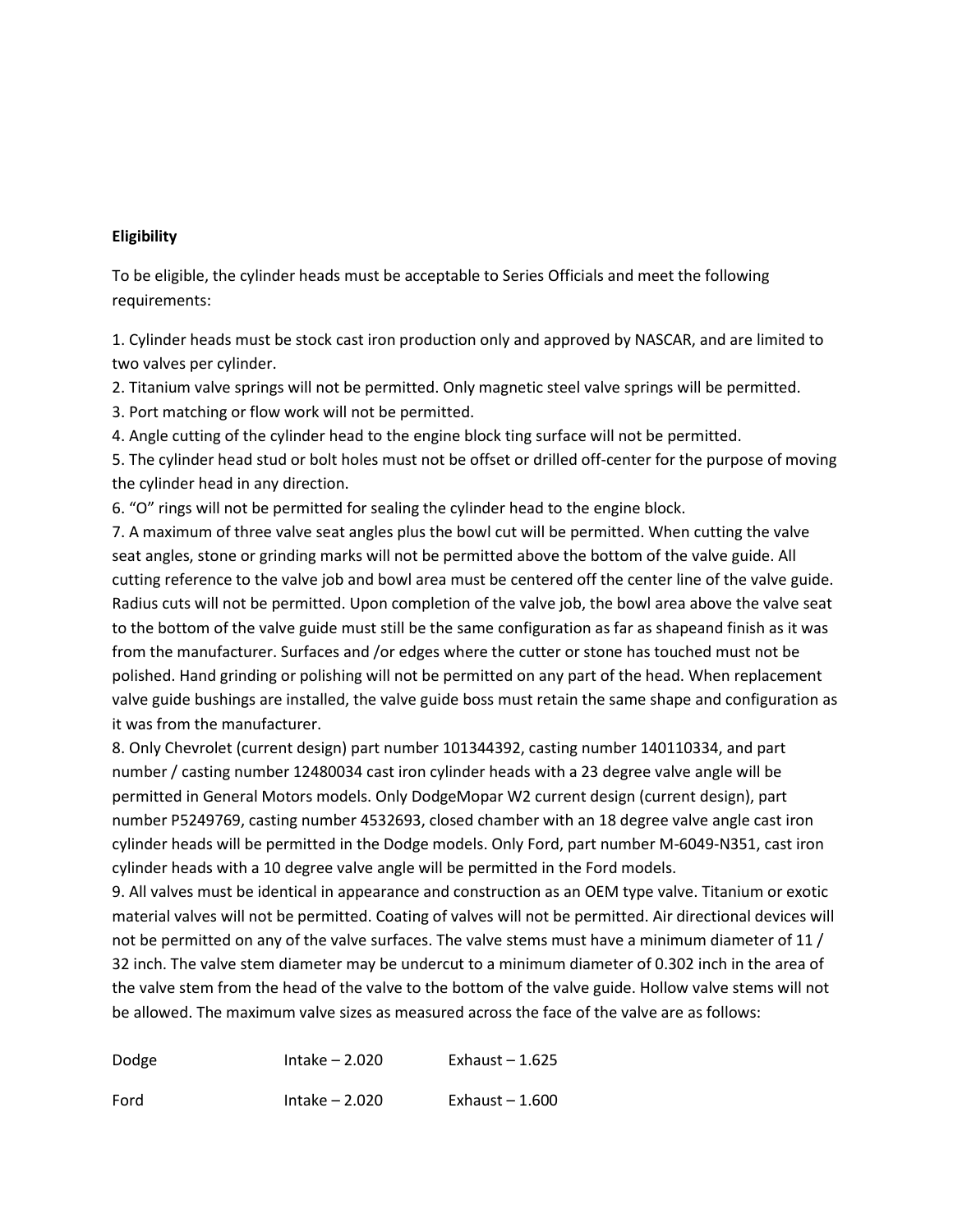## **External Changes**

External modifications will not be permitted. All cylinder heads are limited to a minimum 62cc combustion chamber for each cylinder. The combustion chamber may be machine cut, on the walls beside the valves only, to equalize the chamber cc. Any other machining or grinding will not be permitted. Removal of material from the cylinder head, with the intent of weight reduction will not be permitted.

## **Internal Changes (from NASCAR rule book\*)**

Internal polishing, porting and / or any other internal modifications will not be permitted.

# **Crankshaft / Harmonic Balancer (from NASCAR rule book\*)**

The crankshaft and harmonic balancer must be acceptable to Series Officials and meet the following requirements:

1. Only standard magnetic steel or cast iron production design crankshafts will be permitted. If aftermarket crankshafts are used, they must be designed and manufactured the same as an OEM crankshaft for the approved standard production standard. Stroke must not be increased or decreased. Balancing will be permitted. Material used to balance crankshafts must be permanently attached to crankshaft.

2. Only two piece insert style crankshaft bearings will be permitted. Roller bearings will not be permitted 3. Counterweights must be the same shape, may be polished, but they must not be knife edged, undercut, or drilled to lighten the crankshaft. The rod bearing journals may be drilled. The main bearing journals must not be drilled. When weighing crankshafts, the minimum weight listed below shall include the timing chain sprocket. The following dimensions are the minimum specifications for all crankshafts:

| Manufacturer          | <b>Main Journal</b> | Rod Journal       | Weight            |
|-----------------------|---------------------|-------------------|-------------------|
| Dodge                 | 2.500 minus 0.030   | 2.100 minus 0.030 | 50 <sub>lbs</sub> |
| Ford                  | 2.750 minus 0.030   | 2.100 minus 0.030 | 50 <sub>lbs</sub> |
| <b>General Motors</b> | 2.450 minus 0.030   | 2.100 minus 0.030 | 50 <sub>lbs</sub> |

#### **Harmonic Balancer**

1. Harmonic balancer must be used and must be used as manufactured. Only standard OEM magnetic steel elastomer type harmonic balancers permitted. The use of "O" rings or other devices that deviate from the standard OEM elastomer rubber insert will not be permitted. Outer covers, lips, etc... to prevent the separation of the outer ring will be permitted provided they do not deviate from the standard OEM elastomer rubber insert.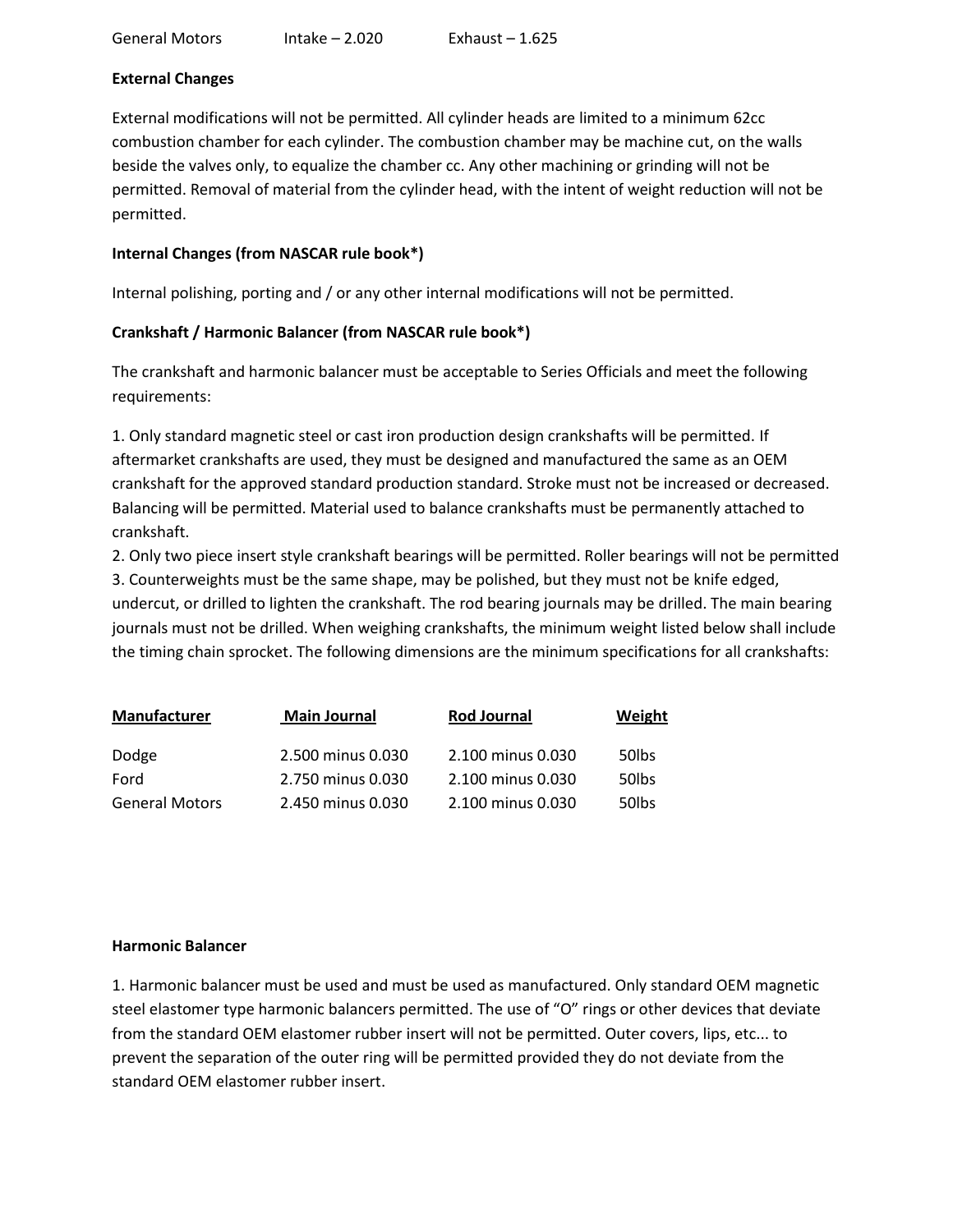2. Electronic switching devices or sensors will not be permitted on the harmonic balancer, crankshaft, or flywheel.

# **Camshaft (from NASCAR rule book\*)**

A. Only magnetic steel camshafts will be permitted. The camshaft bearing journal size must be the same as the standard production design for the NASCAR-approved production engine being used. B. Only standard production design timing chains will be permitted. Belt drive and gear drive systems

will not be permitted.

C. Only standard production sleeve type cam bearings will be permitted and must be the standard inside diameter for the NASCAR approved production engine being used. The cam bearing bores in the block may be machined a maximum of 0.030 inch oversize from standard bore. Needle or roller bearings will not be permitted. The approved firing orders using approved cylinder identification are as follows:

| Dodge                 | $1 - 8 - 4 - 3 - 6 - 5 - 7 - 2$ |
|-----------------------|---------------------------------|
| Ford                  | $1 - 3 - 7 - 2 - 6 - 5 - 4 - 8$ |
| <b>General Motors</b> | $1 - 8 - 4 - 3 - 6 - 5 - 7 - 2$ |

E. The manufacturer's cylinder identification sequence is as follows:

| <b>Dodge and General Motors</b> |                |         | Ford          |  |
|---------------------------------|----------------|---------|---------------|--|
|                                 | (front)        | (front) |               |  |
| 1                               | $\overline{2}$ | 5       |               |  |
| 3                               | $\overline{4}$ | 6       | $\mathcal{L}$ |  |
| 5                               | 6              |         | ર             |  |
|                                 | Ջ              | x       |               |  |

F. The front engine cover material must be acceptable to Series Officials.

# **Valve Lifters (from NASCAR rule book\*)**

A. Only solid magnetic steel or magnetic hydraulic valve lifters will be permitted. Roller tappets, ceramic valve lifters, mushroom valve lifters and any type of mechanical assistance exerting a force to assist inclosing the valve and/ or push rod, commonly known as rev-kits will not be permitted.

B. Only flat tappet straight barrel lifters will be permitted. Lifters must be the same diameter and length as the original equipment for the approved standard production engine.

C. Only magnetic steel one piece, pressed together valve push rods, without any moving parts, will be permitted.

D. The standard production design push rod guide plates will be the only guide plates permitted.

# **Rocker Arms / Valve Covers (from NASCAR rule book\*)**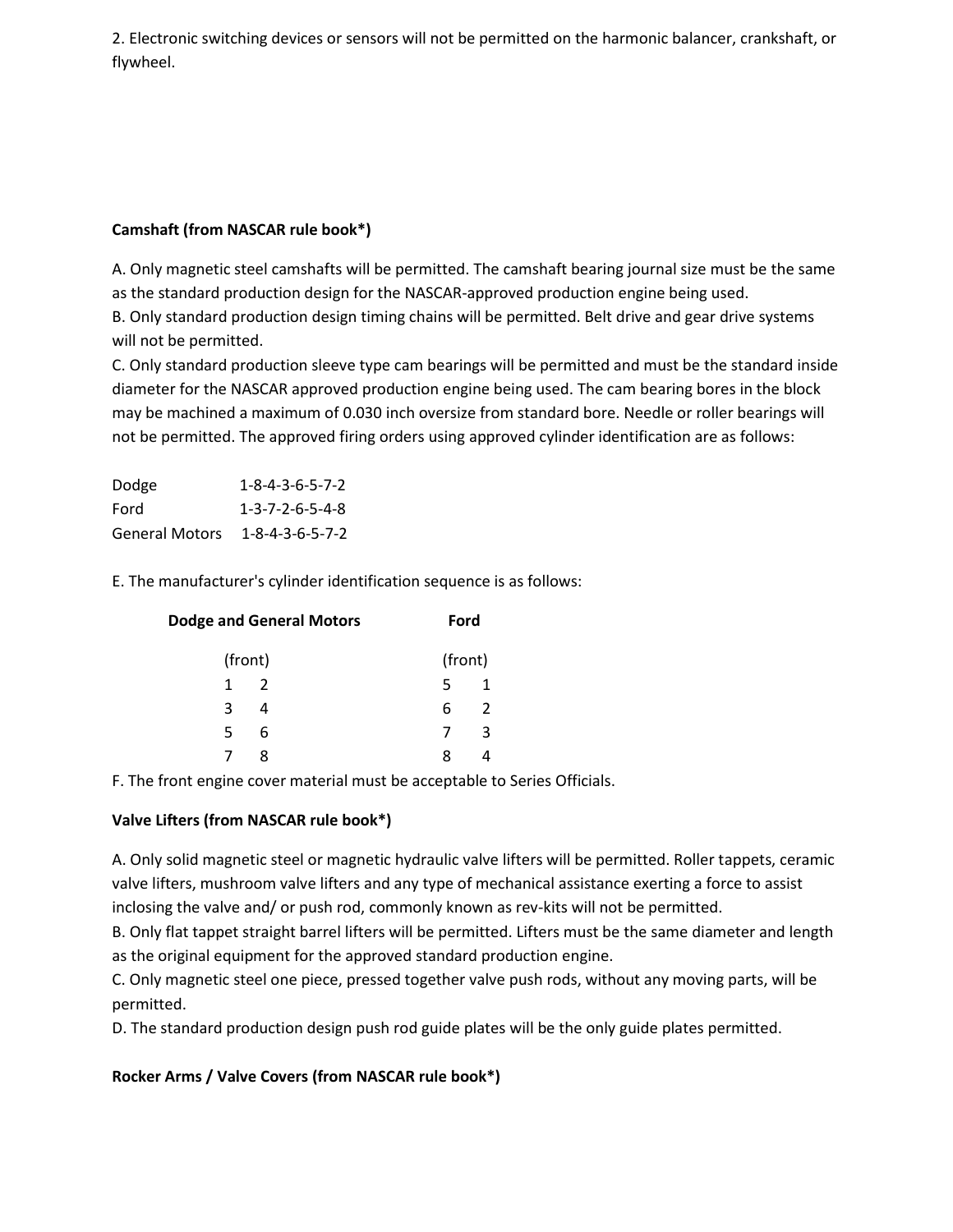A. Only steel or aluminum rocker arms, one per valve, that are acceptable to Series Officials may be used.

B. Roller rocker arms will be permitted. Rockers arms for all General Motors and Ford cars must be an independent single stud type. Dual shaft rocker arms will not be permitted. Offset rocker arms will not be permitted with the exception of the Ford part number M-6049-N351, and the Dodge part number P5249769 cylinders heads intake valve only. Stud girdles will be permitted. All Dodge Model engines may mill the existing rocker arm single shaft support towers down and install a mounting plate that permits the rocker arms for a single cylinder to be mounted from the top for easy removal. All aftermarket rocker arm assemblies must be acceptable to Series Officials.

C. Valve covers must be made of steel or aluminum. Magnesium and other exotic materials will not be permitted.

# **Intake Manifold (from NASCAR rule book\*)**

A. The intake manifold must be approved by NASCAR. The approved manufacturers' identification in the form of cast iron part numbers must remain unaltered on the intake manifold.

B. Series Officials may use an intake manifold provided by the respective manufacturer as a guide in determining whether a competitor's intake manifold conforms to the specifications of the rule book. C. Listed below are the only eligible intake manifolds for LMS car division competition. These intake manifolds must remain as manufactured. Port matching or flow work will not be permitted. Intake manifold must not be painted or coated. Only one standard flat gasket, a maximum compressed thickness of 0.075 inches, may be used between the cylinder head and the intake manifold. All Edelbrock part numbers are current design Edelbrock Performer Series Intake Manifolds. Older design intake manifolds with the same part numbers will not be permitted.

1-Chevrolet: Edelbrock-part number 2101.

2-Dodge: Mopar -Part number P5249572AB (this number appears on the intake manifold and is to be used to order this part.) This intake manifold must be used with a 9.200 inch deck height engine block.

3-Ford: Ford Performer Intake Manifold -Part Number M-9424-C-358

D. The intake manifold material must be aluminum. Magnesium or other exotic materials will not be permitted.

E. For all manufacturers approved intake manifolds, the front to rear center divider of the intake manifold may be machined to a minimum width of 1/8 inch at the top of the divider for clearance with the throttle bore holes in the adapter plate. The machining must be an angle cut from the minimum width on each side at the top of the divider and blended to the manufactured width on each side at a maximum blended depth of ½ inch down into the plenum area. This is the only machining that will be permitted to the intake manifold. The remainder of the intake manifold must remain as manufactured.

# **350 2300 Carburetor (from NASCAR LMSC rule book\*)**

The Holley 2300 2BBL carburetor, list # 7448 and the Holley 2300 HP 2BBL carburetor, part # 80787-1 with a venturi size of 1 3/16" and maintaining a throttle bore max. size of 1  $\frac{1}{2}$  " (see below for carburetor rework guidelines). The Holley 2300 2BBL carburetor, list number 7448 and the Holley 2300HP 2BBL carburetor part number 80787-, are the only two carburetors that will be permitted on all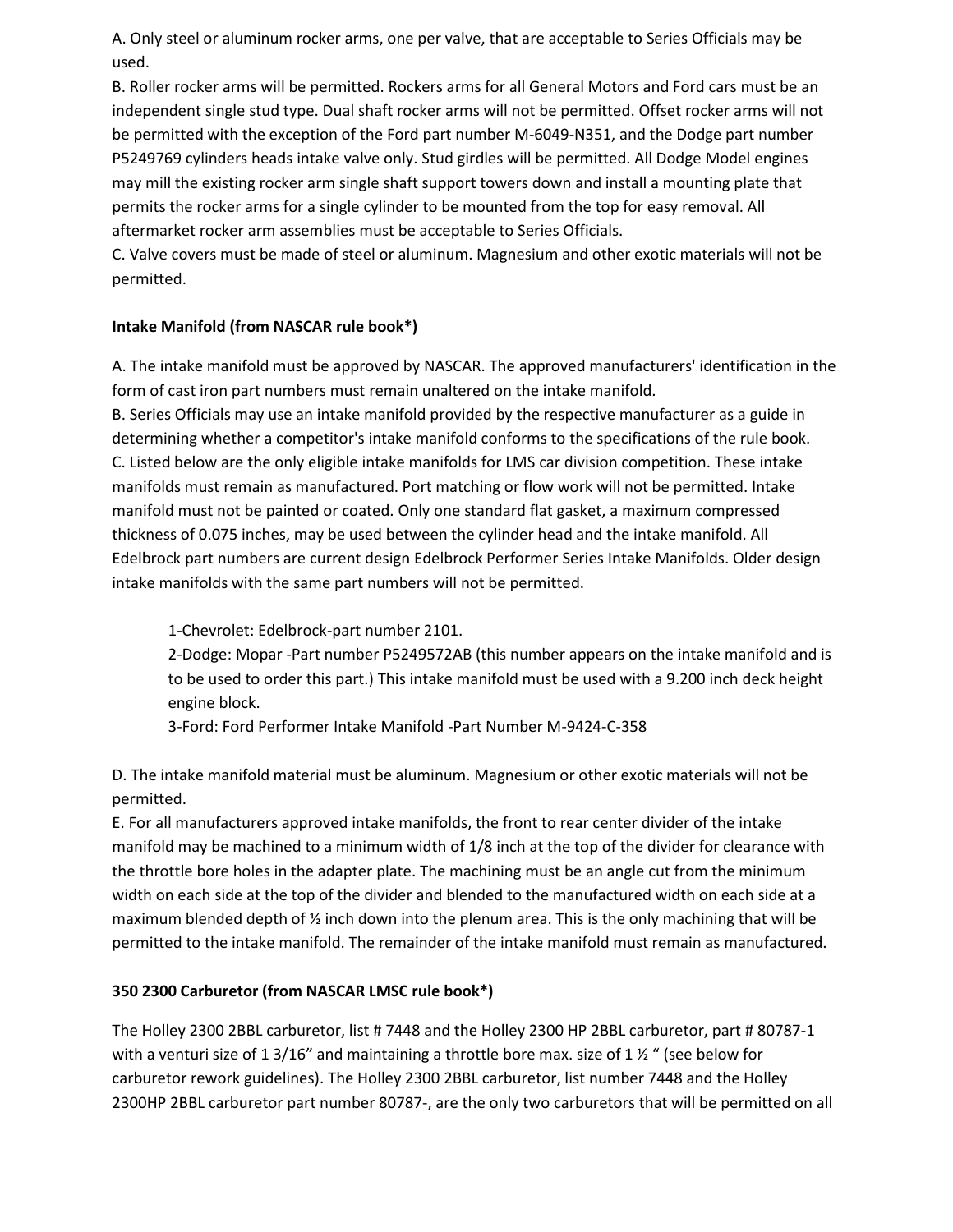models. The venturis must maintain a round (circular) cross section. Only Holley replacement or service parts can be used in any carburetor rework. Carburetors and/or carburetor components machined from billet materials will not be permitted.

#### **Holley 2300 and 2300 HP two (2) barrel Carburetor Rework Guidelines**

#### **Carburetor Main Body**

Reshaping, polishing, grinding, or drilling of additional holes will not be permitted. The maximum size for air bleed holes in the top of the carburetor body will be 0.080 inch for all four (4) holes. Screw in air bleed jets will be permitted for the Holley 2300 HP main body, the amount of holes and passages must remain as manufactured. Additional and/or plugging holes or passages will not be permitted in the Holley.

## **2300 HP Main Body**

The choke may be removed, but all screw holes must be permanently sealed.

## **Choke Horn**

Choke horn must not be removed.

#### **Carburetor Boosters**

The booster type must not be changed. The Holley booster part number 45R107-1, with casting number 45R-107 and part number 45R-312R, with the casting number45R-312 are the only boosters permitted. The Holley casting numbers must remain legible on the top of all booster stems. Size or shape must not be altered. Height and location of the boosters must remain as manufactured. All boosters must remain a minimum outside diameter of 0.616 inch. The addition of material will not be permitted to the boosters with the exception of a small amount of epoxy that may be used to assist in securing the booster stem to the main body of the carburetor.

#### **Carburetor Venturi**

The venturi area must not be altered or reshaped in any manner. The venturi must maintain a circular (round) cross section. The casting ring must not be removed. The location of the venturi must remain as produced by the manufacturer. Alterations that, in the judgment of series officials, were made to allow air to be picked up below the opening of the venturi such as altered gaskets, base plates, and drilling holes into the carburetor will not be permitted.

#### **Carburetor Throttle Body (base plates)**

The carburetor throttle body must be used as provided by the manufacturer. The positioning of the throttle bores in the carburetor throttle body must be the same as provided by the manufacturer. The throttle bores must be completely round. The throttle bores must be straight without taper from top to bottom. The throttle bores must remain perpendicular to the top and bottom of the carburetor throttle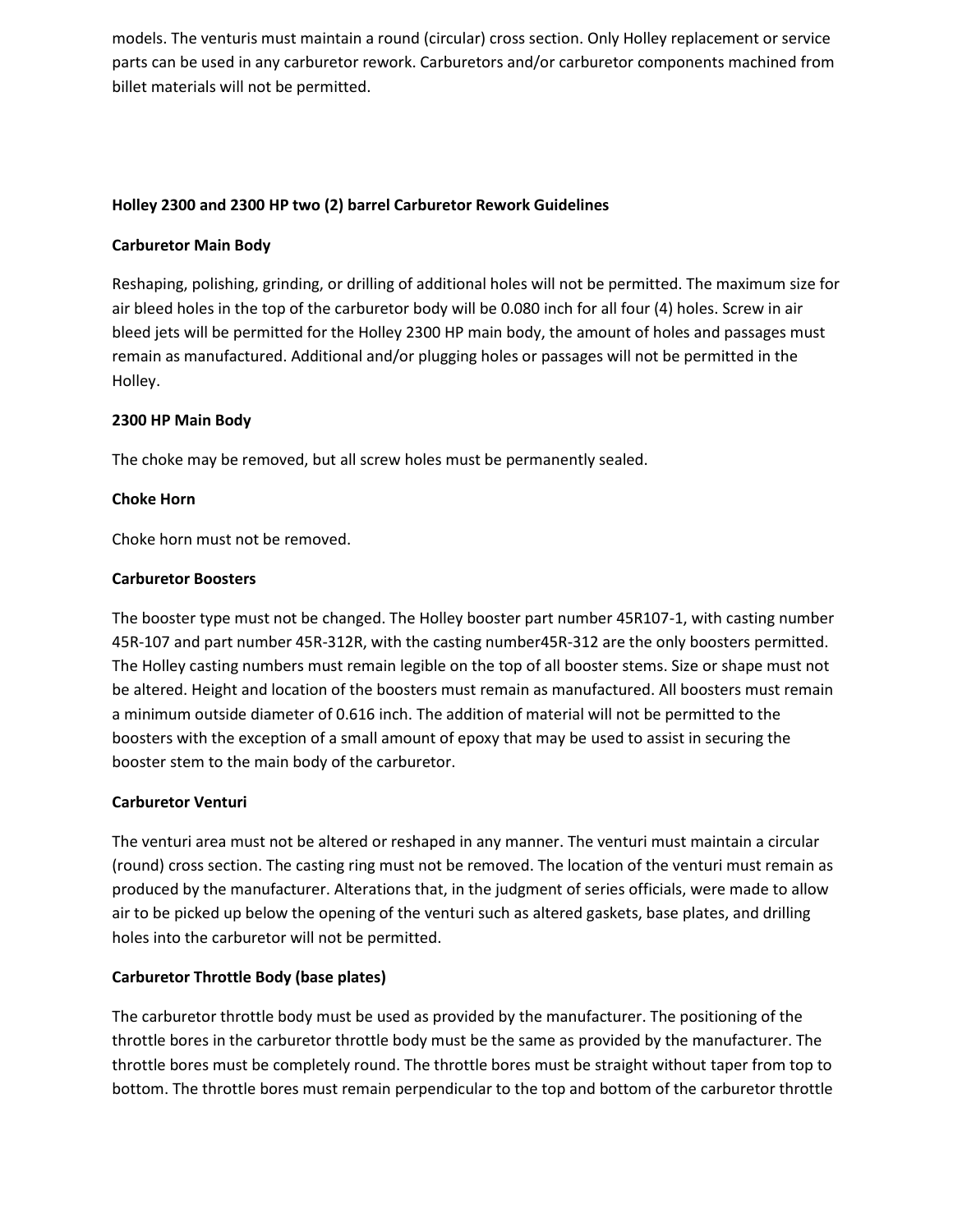body. The throttle body (base plate) must not be altered in shape or size. All vacuum holes must be threaded and plugged.

# **Throttle plates (butterflies)**

Stock throttle plates (butterflies) must not be thinned or tapered. Idle holes may be drilled in butterflies. Screw ends may be cut even with the shafts, but the screw heads must remain standard.

# **Throttle Shafts**

Shafts must remain stock must not be thinned or cut in any manner.

# **Carburetor Metering Blocks**

Only Holley metering block may be used. Surfacing of the metering blocks for improved gasket seal will be permitted. The only metering blocks permitted for the Holley 2300HP carburetor (80787-1) will be the Holley, part #'s 11938N, 11886 (390HP) and 12323 (screw in emulsion bleed jets)metering block. To order metering block part # 12323 (screw in emulsion bleed jets) the sales # is 134-276. For the Holley 2300HP approved metering blocks, the amount of holes and passages and the location must remain as manufactured with screw in emulsion bleed jets in each jet passage, however, hole sizes may be altered in the jets. Blanks without holes may be used. Additional holes or passages will not be permitted in the Holley 2300HP approved metering blocks. The Holley metering block, part # 12323 (screw in emulsion bleed jets) will not be permitted in the Holley 2300HP, list # 7448.

# **Accelerator Pump**

The accelerator pump discharge nozzle must not be changed. The retaining screw must not be drilled for discharge passage.

# **Power Valves and Floats**

May be altered.

# **Air Cleaner / Air Filter (from NASCAR rulebook\*)**

1-Only round dry type, unaltered paper or dry type gauze air filter element maintaining a minimum 12 inches and a max of 14 inches in diameter will be permitted. The air element must maintain a minimum 1 ½" and a max of 4" in height. All air must be filtered through the air filter element. The air filter elements must not be sprayed or soaked with any type of chemicals or liquid.

2-Only a round, commercially manufactured, stamped or spun metal air filter housing will be permitted. Air filter housings must be acceptable to Series Officials. The top and bottom of the air filter housing must be solid and must be the same diameter. Lips or expanded edges will not be permitted. The center stud hole in the top other filter housing must not be recessed more than one inch. The air filter housing must be the same diameter as the air filter element. The air filter housing must be centered andset level on the carburetor. The bottom of the air filter housing must be lower than the carburetor choke horn. Tubes, funnels, or any device that may control the flow of air will not be permitted inside of the air filter or between the air filter housing and the carburetor.

# **Air Intake (from NASCAR rulebook\*)**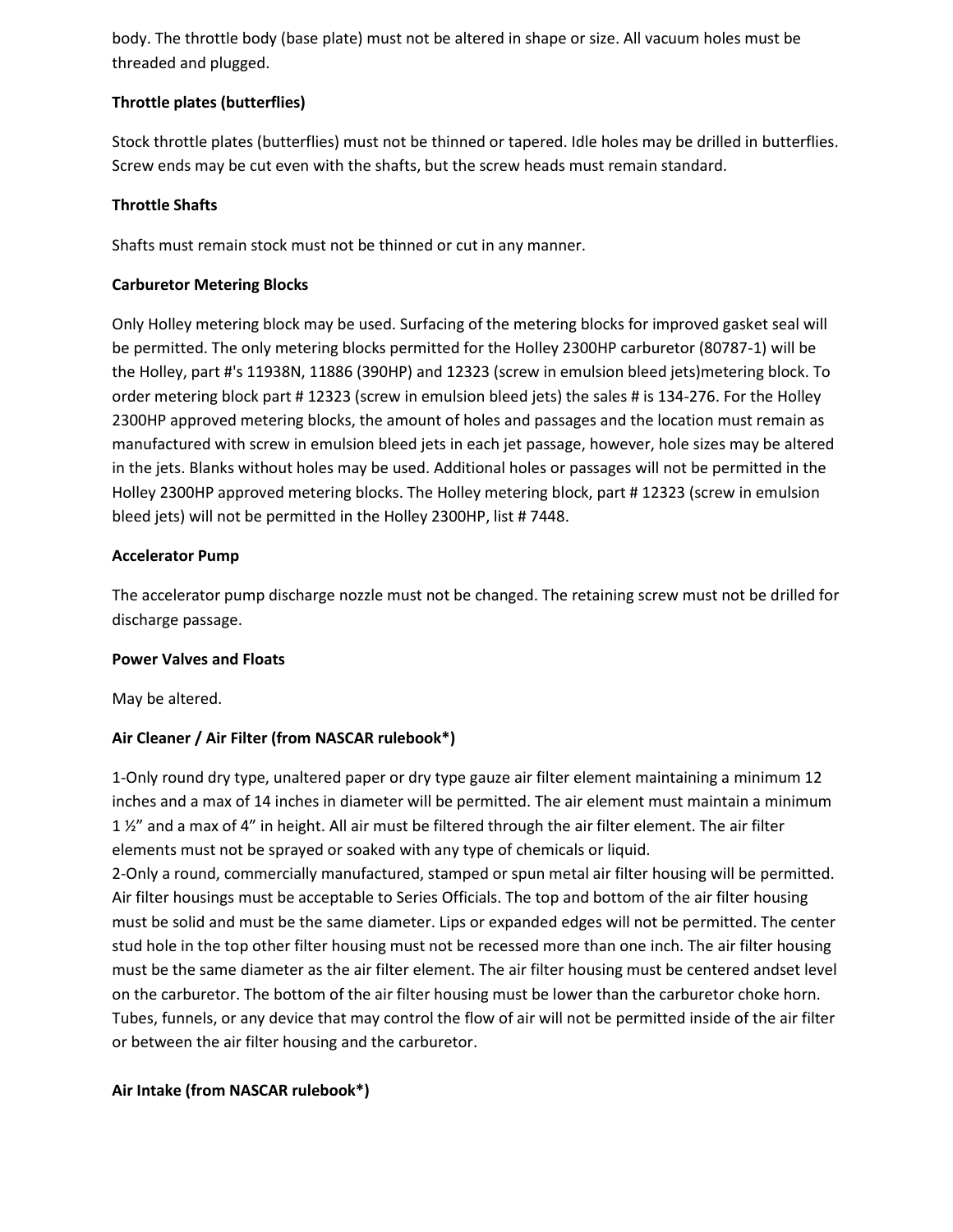Cowl will not be permitted. Ducts, baffles, or air dividers will not be permitted on or leading to the air cleaner or element. Fresh air openings of any type will not be permitted in the hood or cowl area.

# **Engine / Car Electrical System (from NASCAR rule book\*)**

All ignition systems must be acceptable to Series Officials.

# **Ignition System\***

1-Electronic distributors will be permitted. All electronic distributors must be stock type housings, equipped with a magnetic pick up, gear driven, and mounted in the stock location.

2-Single or dual point camshaft driven distributors will be permitted.

3-Only one ignition coil will be permitted and it must be mounted on the engine side of the firewall. 4-Only one ignition amplifier box will be permitted, if used, and it must be mounted on the right hand side on the front of the dash panel or on an ignition system mounting panel. Ignition amplifier boxes and RPM limiters that are analog only which do not contain programmable, computerized, or memory circuits will be permitted in standard ignition systems.

5-Modifications to ignition amplifier boxes will not be permitted. Series Officials may use ignition amplifier boxes provided by respective manufacturer as a guide in determining whether or not modifications have been made.

6-Computerized, multi coil, dual electronic firing module amplifier box, or crank trigger systems will not be permitted. Magnetos will not be permitted.

7-Adjustable timing controls will not be permitted.

8-Retard or delay devices will not be permitted.

9-External RPM limiters will not be permitted unless an ignition amplifier box is not used.

10-Accessories to regulate the power supply will not be permitted.

11-The ignition amplifier box must have a six pin female connector attached to its output leads of the Packard Electric type (MSD part #8170) to facilitate manual operation and testing of the ignition components during inspection. The wiring sequence must be the same as General Motors or Ford ignition amplifier.

12-A heavy red wire (positive to the battery) and a heavy black wire (negative to the ground) will be permitted. Any other wires will not be permitted to enter or exit the amplifier box.

13-All ignition wiring harnesses, switches, and connectors must be acceptable to Series Officials. All wiring must be point to point and each wiring connection must be easily traceable and removable from the car for inspection purposes. Ignition system wiring should remain viable and accessible. Taping wires together, heat shrink wrap, and/ or banded wire looms should not be used.

14-Series Officials may, at their discretion, inspect, test, and/ or destructively test ignition system components including ignition amplifier boxes, tachometers, distributors, etc.....

15-All connectors must allow for the application of a sealing device applied by Series Officials.

# **Spark Plugs\***

Any make or brand of spark plug may be used. All spark plugs must thread into the cylinder heads using only M14 x 1.24 threads.

# **Alternator\***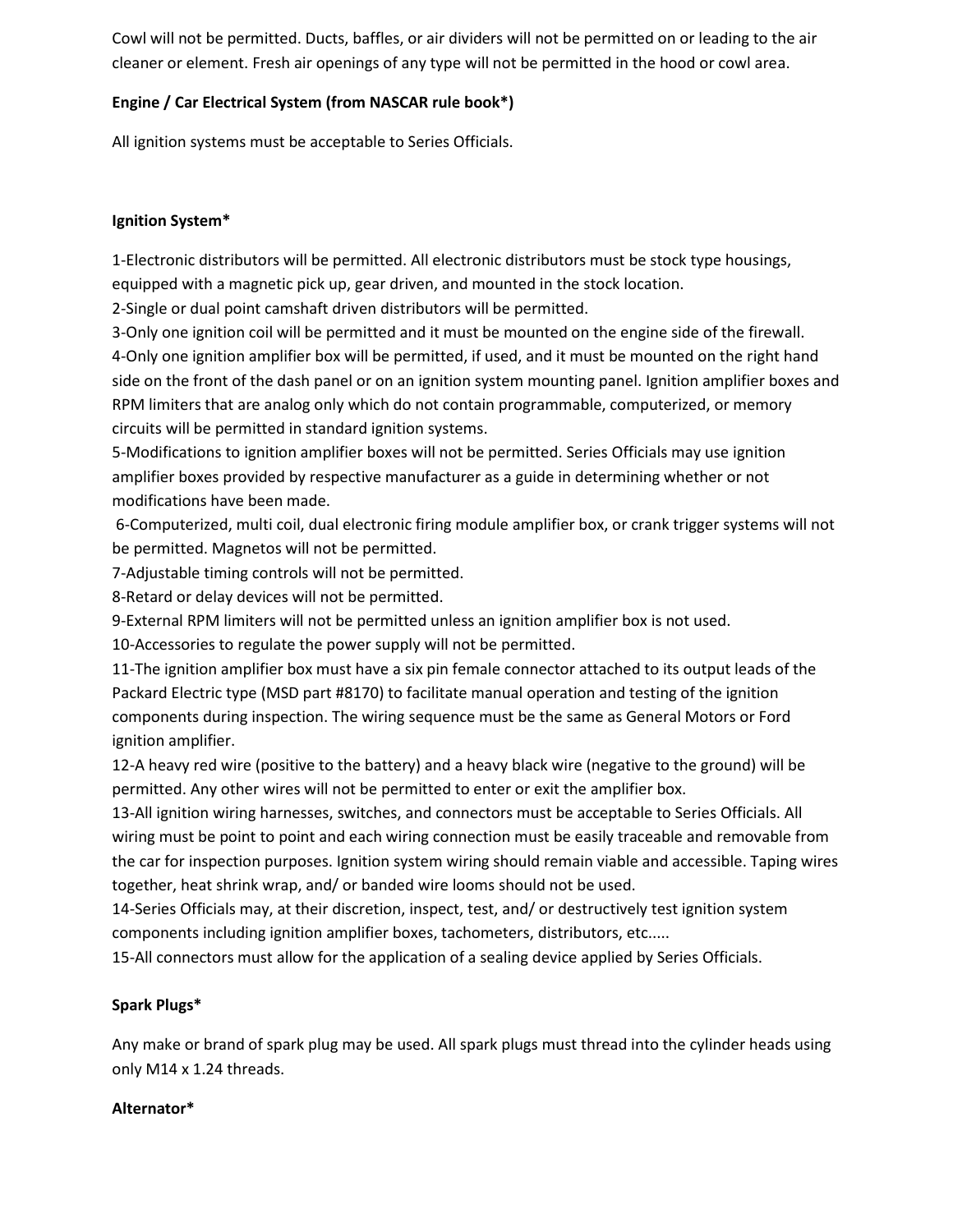The alternator system when used must be mounted on the front of the engine in the standard location with the center of the alternator higher than the center of the water pump and must not exceed 14.9 volts of output.

## **Starter\***

The self-starter must be in working order and in the stock location. Only standard factory OEM type production starters will be permitted. After the race is underway, cars may be started by hand pushing in the pit area only but under no circumstances is any car permitted to be onto the racetrack from the pit area.

## **Battery**

1-Battery must be located between frame rails, between front and rear tires. Only one standard 12 Volt battery not to exceed 13.5 volts. No accessories to regulate power will be permitted.

## **Electrical Switch Locations\***

All electrical switches must be operable and located within reach of the driver, but not in the left side door area, except the labeled on/ off rotary-type master switch with "on" being in the clockwise direction, which must be located at or on the front of the dash panel in the center. The on / off switch must be wired to the battery cable in a manner that would cut off all electrical power in the car. Only one switch mounted on the dash panel and labeled "brake cooling fans" and "on / off" may be used to operate the brake cooling fans.

#### **Accessories\***

1. Except as provided below, cars and drivers will not be permitted to carry on board computers, automated electronic recording devices, electronically actuated devices, micro-controllers, processors, recording devices, electronic memory chips, traction control devices, digital readout gauges and the like, even if inoperable or incomplete. Competitors will not be permitted to have or have had on his / her possession or in his / her car a device(s) at Event designed specifically to enhance the traction capabilities of the car, even if inoperable or incomplete.

2. Radios must be of two way voice communication type only, independent of the cars electrical system. Only one radio and one push to talk button will be permitted in each car.

3. For broadcasting and media related purposes only, Series Officials may allow or require selected cars to compete with broadcast telemetry or other positioning and informational systems. Unless otherwise authorized or required by Series Officials, the broadcast telemetry signal from these systems will be limited to the following parameters:

- a. RPM (inductive pickup on the secondary wire only)
- b. Transmission gear selection
- c. MPH (taken from sensors on the driveshaft or rear wheel only)
- d. Brake pedal application.
- e. Throttle position indicator.
- f. Camera positioning and video switching.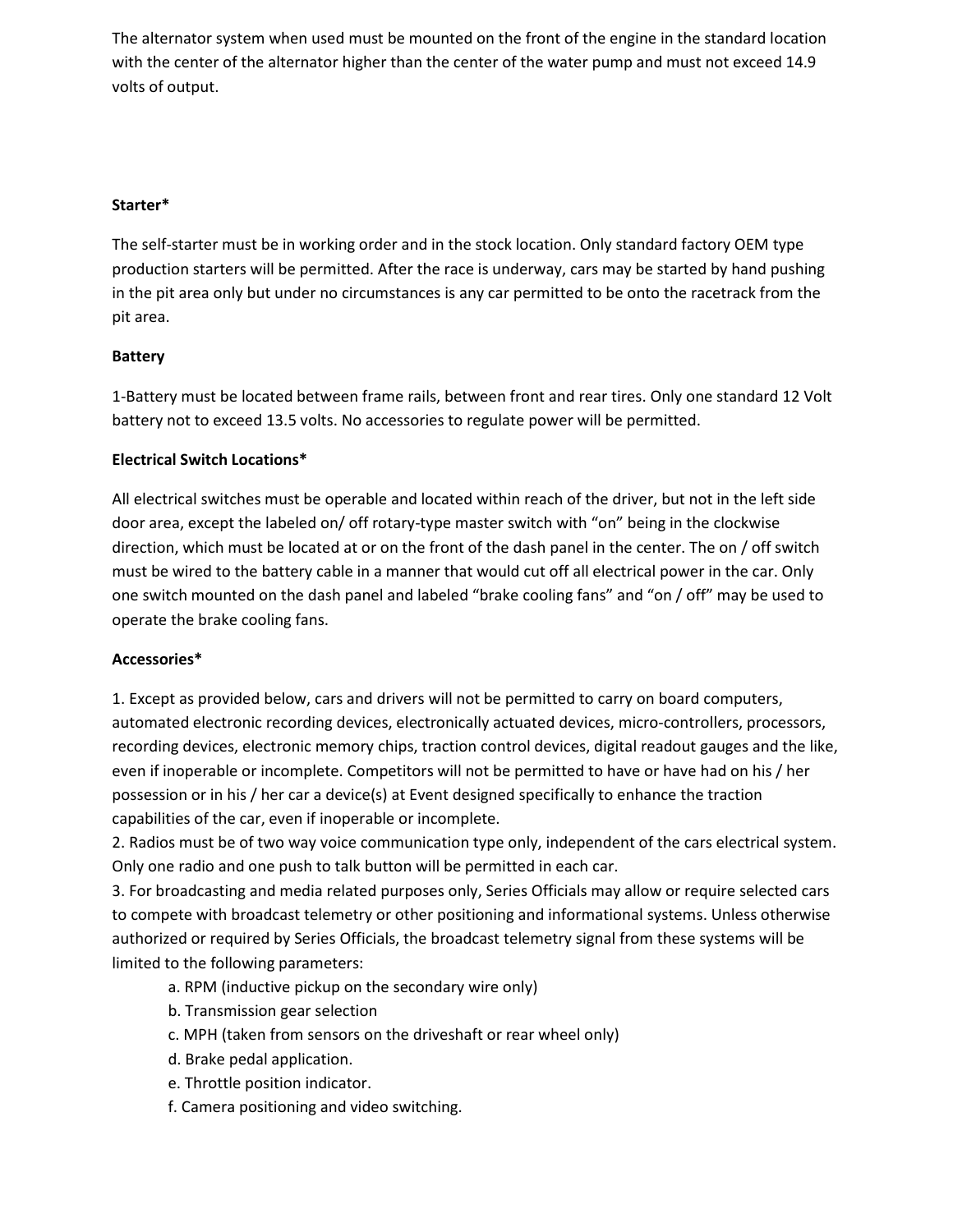g. All camera locations and styles must be acceptable to Series Officials.

h. All competitors shall cooperate with Series Officials in connection with the installation and operation of such broadcast systems.

4. Remote lap timing or speed sensing devices will only be permitted by authorized personnel only.

5. The tachometer control or reset switches must be built into the unit. Remote switches will not be permitted.

6. All electrical wiring harnesses, switches, and connectors must be acceptable to Series Officials. All wiring must be pointto-point and each wiring connection must be easily traceable and removable from the car for inspection purposes.

7. Filming devices will not be permitted to extend beyond the pit wall.

8. A timing/ scoring transponder bracket, if used, is recommended and must be installed on the right side of the rear sub frame side rail. Must be mounted per instructions from the transponder company.

# **Drive Train (from NASCAR rule book\*)**

The drive train system and components must be acceptable to Series Officials and meet the following requirements.

# **Clutch\***

1-Only mechanical foot pedal, cable or hydraulic operated clutches will be permitted. Pneumatic assisted clutches will not be permitted.

2-The clutch assembly must be bolted to the flywheel located inside the bell housing.

3-Multiple disc clutches will be permitted up to a maximum of three discs. The disc clutch housing assembly and cover must be made from aluminum or steel. The clutch cover must be push type design. 4-The minimum clutch disc diameter is 5-1/2 inches.

5-Clutches must be a positive engagement design. Slider or slipper clutch designs will not be permitted. 6-Only solid magnetic steel discs and solid magnetic steel floater plates will be permitted.

# **Flywheel\***

1-Only a magnetic steel flywheel, bolted to the crankshaft, will be permitted. Holes and /or other modifications to the flywheel that, in the judgment of the Series Officials, have been made with the intent of weight reduction, will not be permitted.

2-The minimum starter ring rear outside diameter permitted will be 12-7/8 inches for General Motors and Dodge, models and 13-1/4 inches for Ford models.

# **Transmission\***

1-3 or 4 speed production transmission allowed. All forward and reverse gears must be working. No aluminum gears allowed.

2-No straight cut gears.

# **Drive Shaft (from NASCAR rule book w/change made\*)**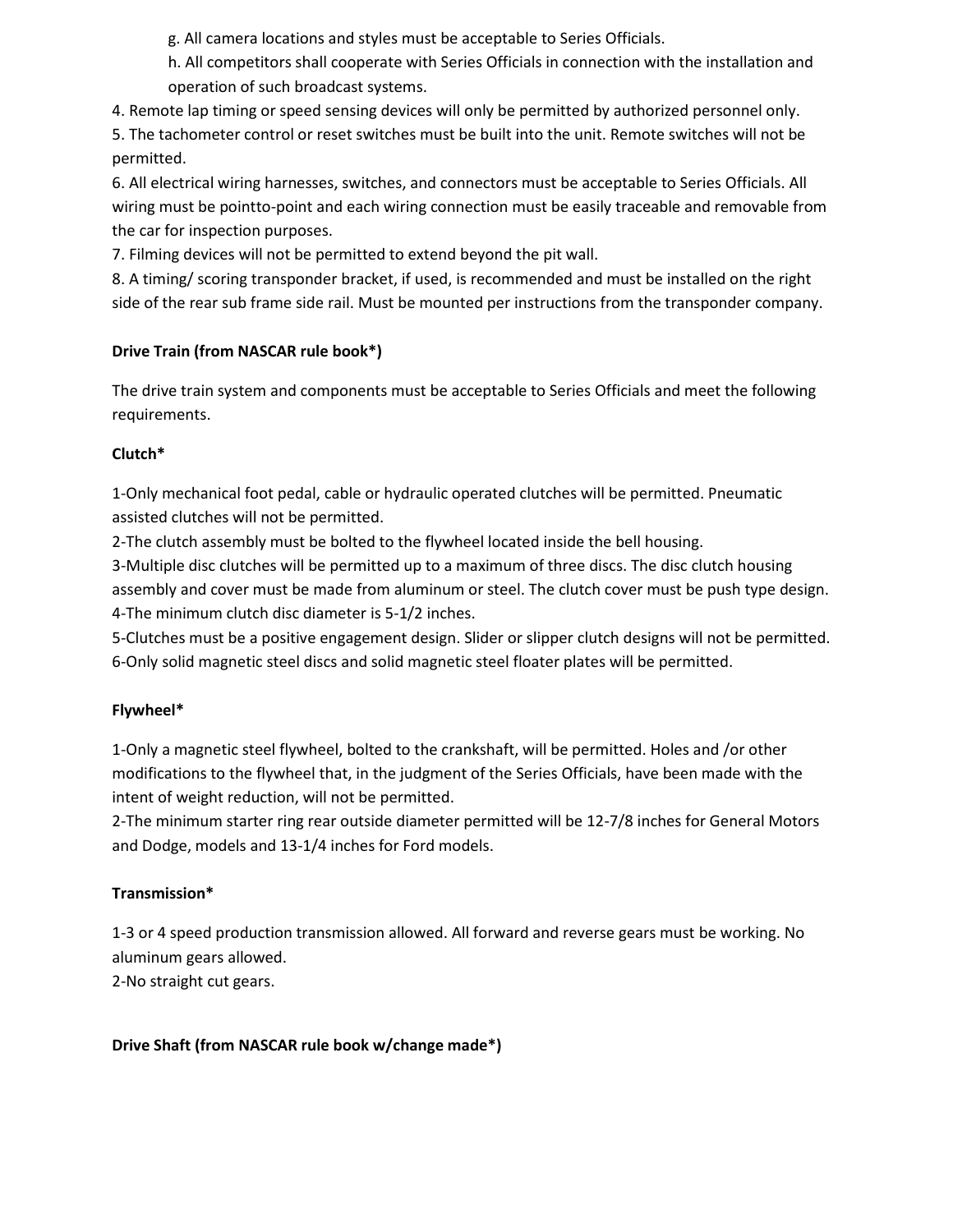1-The drive shaft, universal joints, and yolks must be magnetic steel and be similar in design to the standard production type. The drive shaft must be made of one piece magnetic steel and must be  $*2\frac{1}{2}$ to 3 inches in diameter.

2-Two 360 degree solid magnetic steel brackets, with no holes or slots, not less than 2 inched wide and ¼ inch thick, must be placed around the drive shaft. The front bracket must be welded to the rear suspension cross member and the rear bracket must be welded or bolted, with a minimum of two minimum 3/8 inch diameter bolts on each side, to the horizontal tunnel bar.

# **Bell Housing (from NASCAR rulebook\*)**

1-Only special production all magnetic steel bell housing will be permitted.

2-The max distance from the machined surface at the back of the engine block to the machined surface at the front of the transmission case must not exceed 63/8 inches including any spacers.

3-Bell housing must be the same design as an OEM-type production type bell housing. The bottom of the bell housing may be cut off horizontally a max of one inch below the bottom of the transmission. Cutting on the sides of the bell housing above this cut line will not be permitted.

4-Holes and/or other modifications that, in the judgment of Series Officials, have been made with the intent of weight reduction, will not be permitted.

5-The starter mounting position must remain on the right side for Ford and GM engines and the left for Dodge.

# **Rear Axle (from NASCAR rulebook\*)**

1-The axle housing must be centered between the frame rails  $(+/-)$  % inch.

2-Only the following differentials will be permitted:

A- Only Detroit locker ratchet type differentials will be permitted. When this type of differential is used, either wheel, when jacked up with the transmission engaged, must turn freely by hand for one full turn, 360 degrees, while the opposite wheel remains stationary. B- Locked rear drive axle assemblies (solid spool) will be permitted. When jacked up, both rear wheels must rotate in the same direction and the same rotational distance at all times. One wheel, when jacked up, must not rotate in any direction. 3-Only quick change rear end center sections with a max cross section height of 12 inches at the center of the rear axle and with a side bell minimum diameter of 12 inches and magnetic steel spur gears on the back side will be permitted. Only a magnetic steel lower jackshaft and drive shaft yoke will be permitted in the quick change rear end center section.

4-Full floating rear axle must be used, but must not alter the tread width or general appearance. 5-Only solid, one-piece, magnetic steel axle housings will be permitted. Axle housings must not be altered and must remain as manufactured. Weight must not be added internally or externally to the axle housings or suspension parts.

6-Only one-piece magnetic steel axles will be permitted. Crown type axles will not be permitted. 7-Cambered rear housings or real axle housings with toe will not be permitted. The method used to check camber and toe will be at the Series Official's discretion.

8-Only metal drive plates, the same thickness on the left and right side, will be permitted and the drive plates must be onepiece with a single internal spline. Grease fittings will not be permitted on the drive plates or axle caps.

9-Rear axle support bars or alignment bars will not be permitted during competition. Alignment bar "brackets" will be permitted on the rear axle housing. These brackets will be permitted to be used for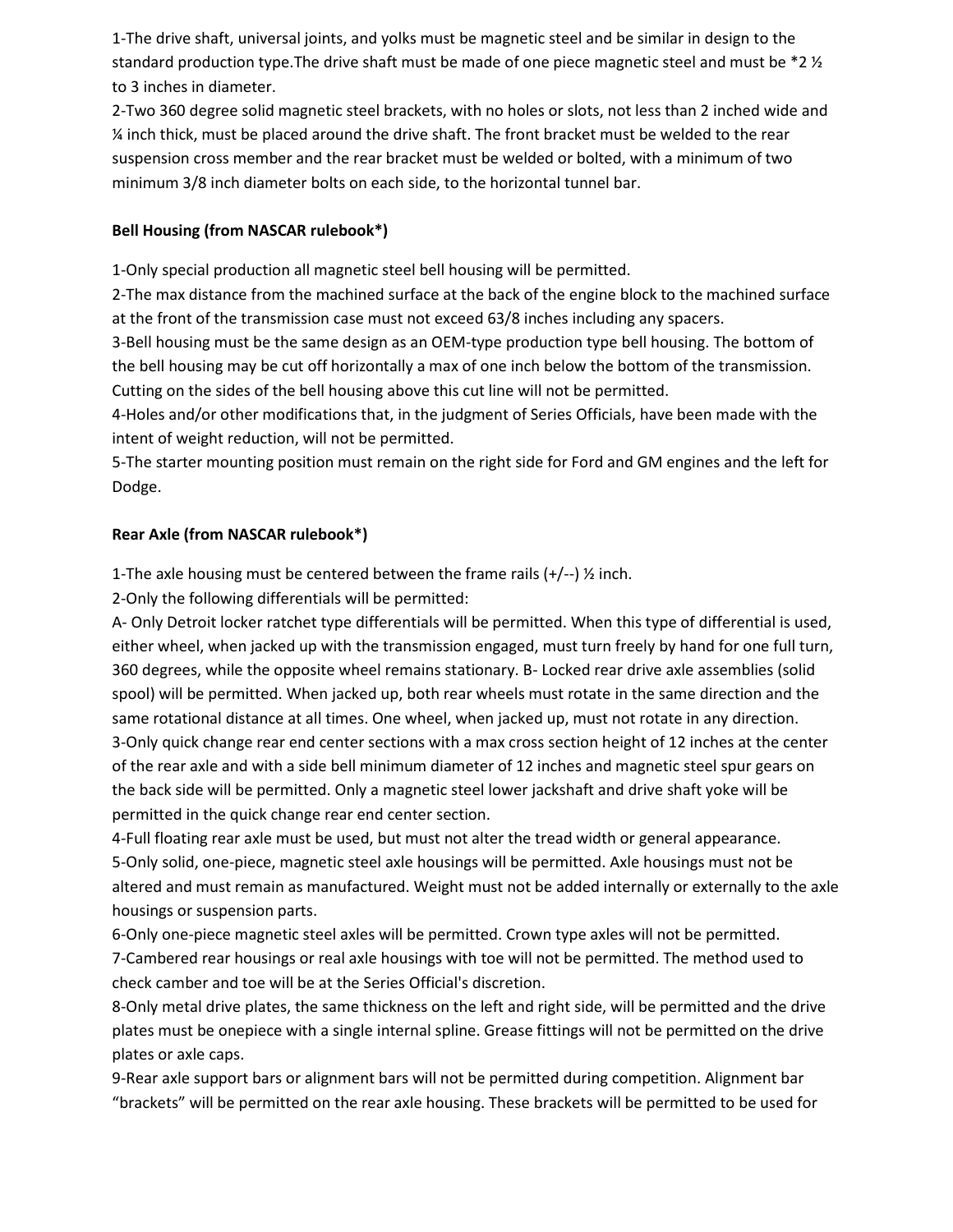attachment of alignment bars for straightening of axle housings but the alignment bars must be removed for competition.

10-External oil pumps and coolers will not be permitted.

11-heating pads, blankets or any other heating device will not be permitted for warming the rear end assembly.

12-9" Rear Ends Ok

# **Engine Cooling System (from NASCAR rule book\*)**

The engine cooling system and components must be acceptable to Series Officials and meet to minimum requirements set forth in the rues contained in this rule book. Icing, freon type chemicals or refrigerants must not be used in or near the engine compartment. Additional water lines must not be added to or from the water pump or intake manifold to the cylinder heads or engine block.

Portable cooling machines or cooling devices will not be permitted. Heating pads, blankets or any other heating devices will not be permitted for warming the cooling system.

# **Water Pump\***

A-Only aluminum or cast steel mechanical water pumps in the stock location, turning in the same direction of the crankshaft rotation, will be permitted.

B-Water pump impellers may be altered.

C-Coolant flow must be in the same direction as the approved production engine.

D-Only standard production V-type or flat type V-ribbed belts and pulleys will be permitted.

# **Radiator\***

1-The radiator must remain stock appearing and remain standard position not to exceed two inches from vertical.

2-Radiator dust or shaker screens will be permitted.

3-Radiator installation must be acceptable to Series Officials.

4-The radiator overflow tube may be located in the rear cowl area ahead of the windshield directed rearward or may be relocated to the rear of the car.

5-A rectangular shaped metal or flexible rubber and/or plastic type air box, the width of the radiator must be attached from the front of the bumper cover to the trialing edge of the radiator. The bottom and the sides of the air box must be straight and acceptable the Series Officials. Installation of air directional devices, under pans, baffles, dividers, shields or the like will not be permitted in the grille or duct work back to the radiator. Any part or component of the car that has been installed or modified to enhance aerodynamic performance will not be permitted. All air that enters the grille area must flow through the radiator core.

6-All radiator cooling tubes must be operational. All cooling fins must be evenly spaced top to bottom and side to side and must remain at a 90 degree angle to side tanks. The spacing and width must be acceptable to Series Officials.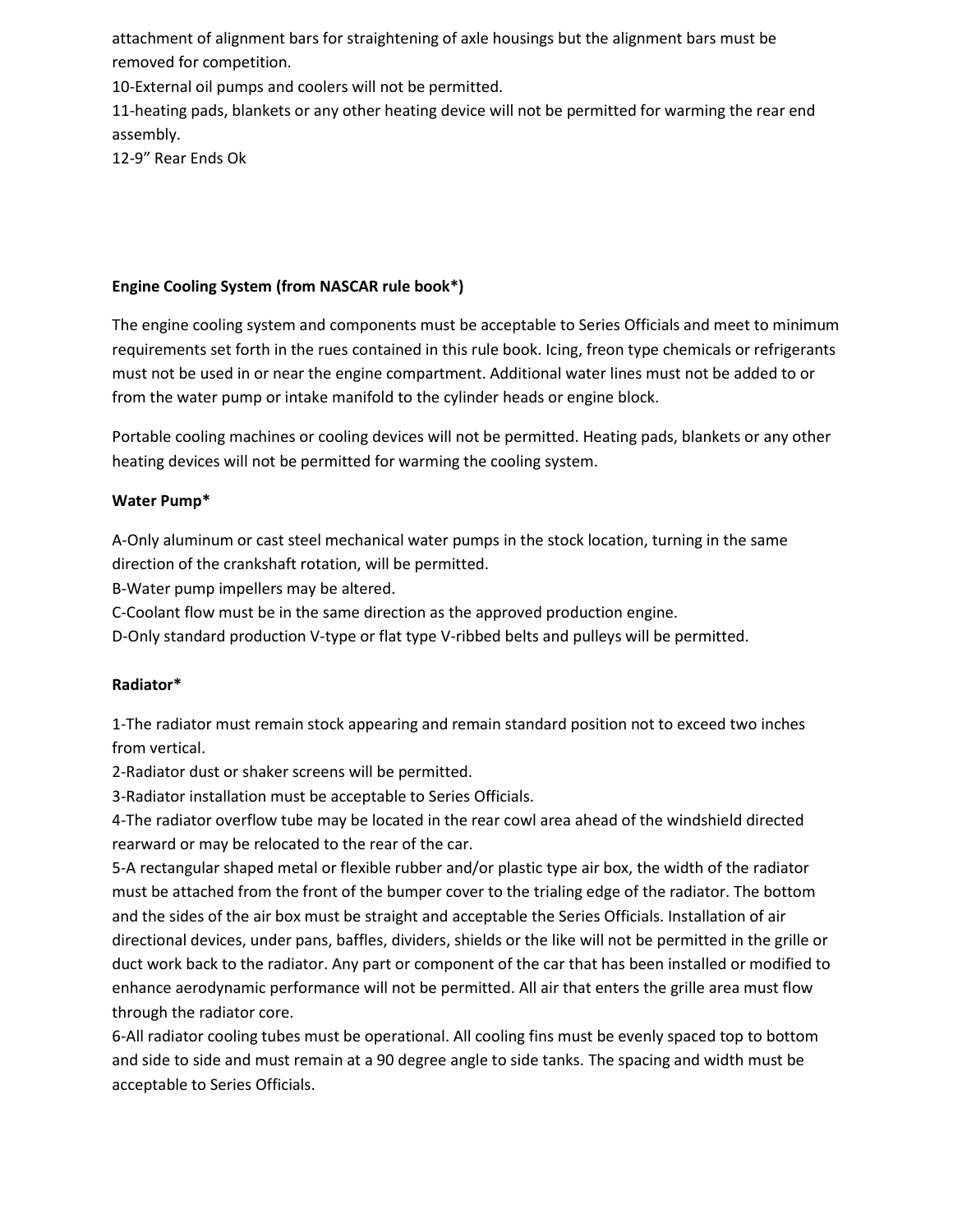7-Radiator cores and tanks must be constructed from aluminum material. The radiator core must be a standard automotive fin and tube design accepted by Series Officials. Bar and plate radiator cores will not be permitted. Radiator tanks must be installed on the sides of the radiator core only.

# **Fan\***

1-Engine-driven fans, if used, must be operational and belt driven from the crankshaft. Free spin or clutch type fans will not be permitted.

2-Electric engine cooling fans are optional. When an electric fan is used, it must be mounted parallel to the radiator.

3-If engine-driven fan is used, it must be standard magnetic steel fan with a min of four (4) blades. Removal of the fan blades or fan belt will not be permitted.

a-The min diameter of the fan must not be less than 14 inches.

b-The fan blades must be a min of 3 ½ inches wide. Flat fan blades will not be permitted 4-The installation and location of the fan must be acceptable to Series Officials.

# **Fan Shroud and Ducts\***

When electric fan is used, shrouds or panels rearward of the radiator will not be permitted. When a standard steel fan is used, the shroud must follow the entire circumference of the fan and must not extend more than one inch rearward of the trailing edge of the fan blade. Flat panels or air dividers will not be permitted. Fan shrouds and ducts must not be used for aerodynamic purposes and must be acceptable to Series Officials.

# **Engine Lubrication (from NASCAR rule book\*)**

# **Oil\***

Any oil is permissible. Combustion enhancing additives will not be permitted.

# **Oil Pressure\***

Oil pressure may be regulated at the discretion of the owner or driver.

# **Oil Filters\***

Oil filters and breather caps acceptable to Series Officials will be permitted. Oiling Systems\*

A-Dry sump or air over systems will not be permitted. During the running of the Event, oil must be added to the engine compartment. External oil pumps will not be permitted.

B-Oil drain line will not be permitted.

C-Inside valve cover oiling systems will not be permitted.

D-Quick disconnect fittings will not be permitted.

E-Heating pads, blankets or any other heating devices will not be permitted for warming the oiling system.

# **Engine Exhaust System (from NASCAR rule book\*)**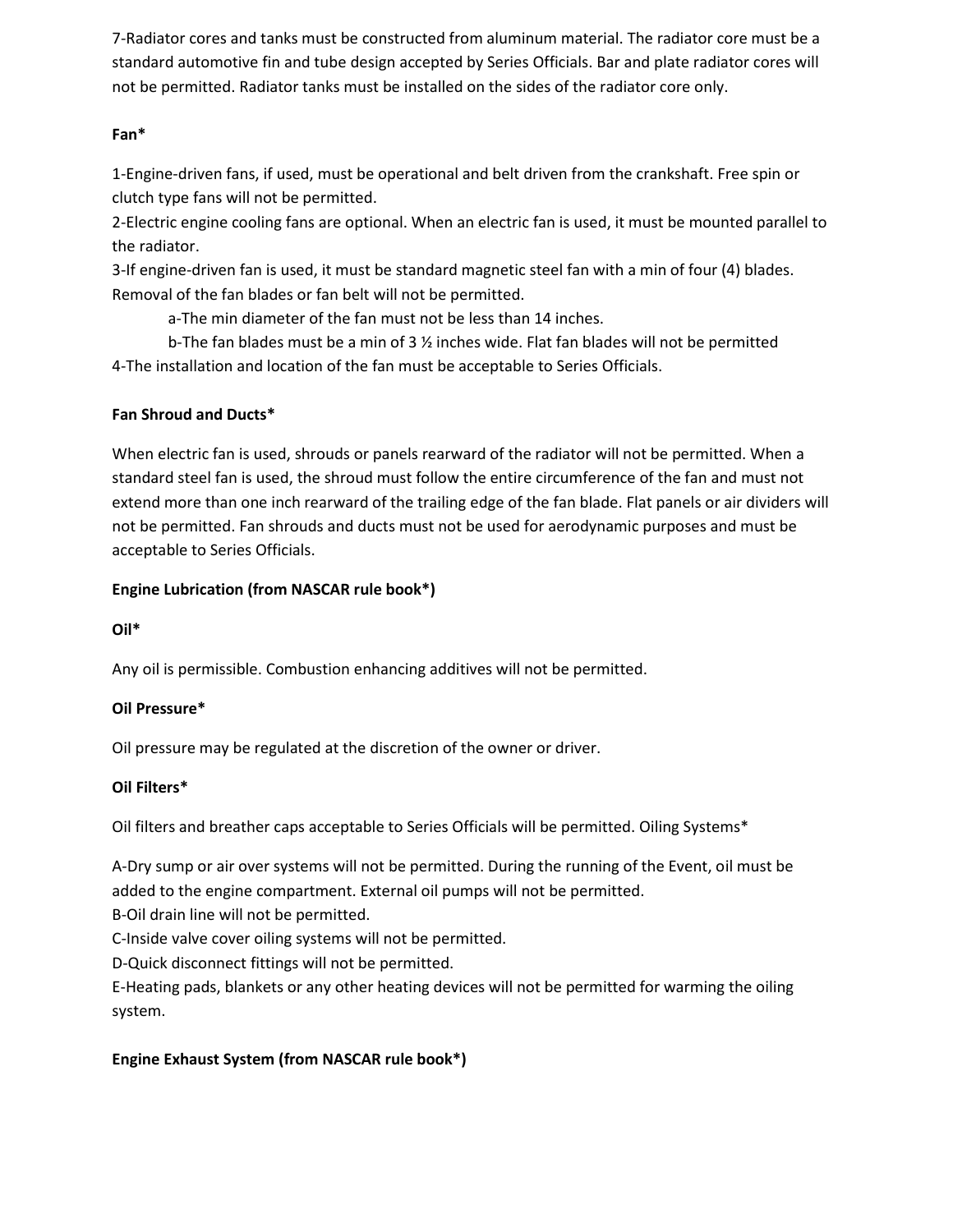The exhaust systems and components must be acceptable to Series Officials and meet the following minimum requirements.

# **Exhaust Manifold\***

A-Exhaust Headers will be permitted. Must be manufactured using a magnetic steel primary tube size of 1-5/8 inches outside diameter, maximum 30 inches in length cut off square, no cones or pyramids will be permitted with a collector tube size of three inches outside diameter. The header collector pipe must not be reduced at any point between the primary tubes and the exhaust pipe. Primary tubes must exit down and turn to parallel, or angle down, in reference to the cylinder head, then turn down and turn to the rear into the collector pipe. The maximum thickness permitted on the header mounting flange will be 3/8 inch.

B-Stainless steel, stepped, 180 degree, merge, or crossover equalizer tube systems will not be permitted.

C-Spacers will not be permitted between the cylinder head and the exhaust manifold. Only one gasket, max 0.075 inch thickness, may be used between the cylinder head and exhaust manifold and / or header.

D-Thermal wrap will not be permitted.

E-Scavenge lines and / or hoses will not be permitted between the engine and exhaust system. F-Internal coatings will not be permitted.

# **Exhaust Pipes\***

A-Exhaust pipes from the exhaust header collector must not be larger than four inches or smaller than three inches outside diameter but must be the same diameter the entire length. Only round exhaust pipes will be permitted, but may be flattened to an oval shape a minimum of 1-1/2 inches high. The circumference must be the same as the round exhaust pipe of the same diameter. Any device to reduce the interior diameter of the exhaust pipe will not be permitted. The exhaust pipe must exit the collector pipe and turn either right or left and may join into one pipe that must exit the car either beneath or on top of the frame rail. When the two exhaust pipes into one system is used, all exhaust pipes must be routed beneath the transmission and exit to the outside of the car, with a single pipe only, behind the driver an in front of the rear wheels. Any exhaust pipe exiting through the inside of the car must be completely sealed and not extend more than ½ inch outside the door. Frames, rocker panels and quarter panels must not be notched to accommodate exhaust pipes.

B-Exhaust pipes must be made of magnetic steel, fastened to the header collector and to the frame in a secure manner acceptable to Series Officials.

C-Thermal wrap will be permitted on the exhaust pipes under the driver compartment only. D-Crossover pipes or merge systems will not be permitted.

# **Heat Shields\***

Heat shields will not be permitted.

# **Coil Springs\***

1-There will be NO coil binding, bump stops, or gels or anything similar allowed.

2-Nothing that will restrict chassis travel will be allowed.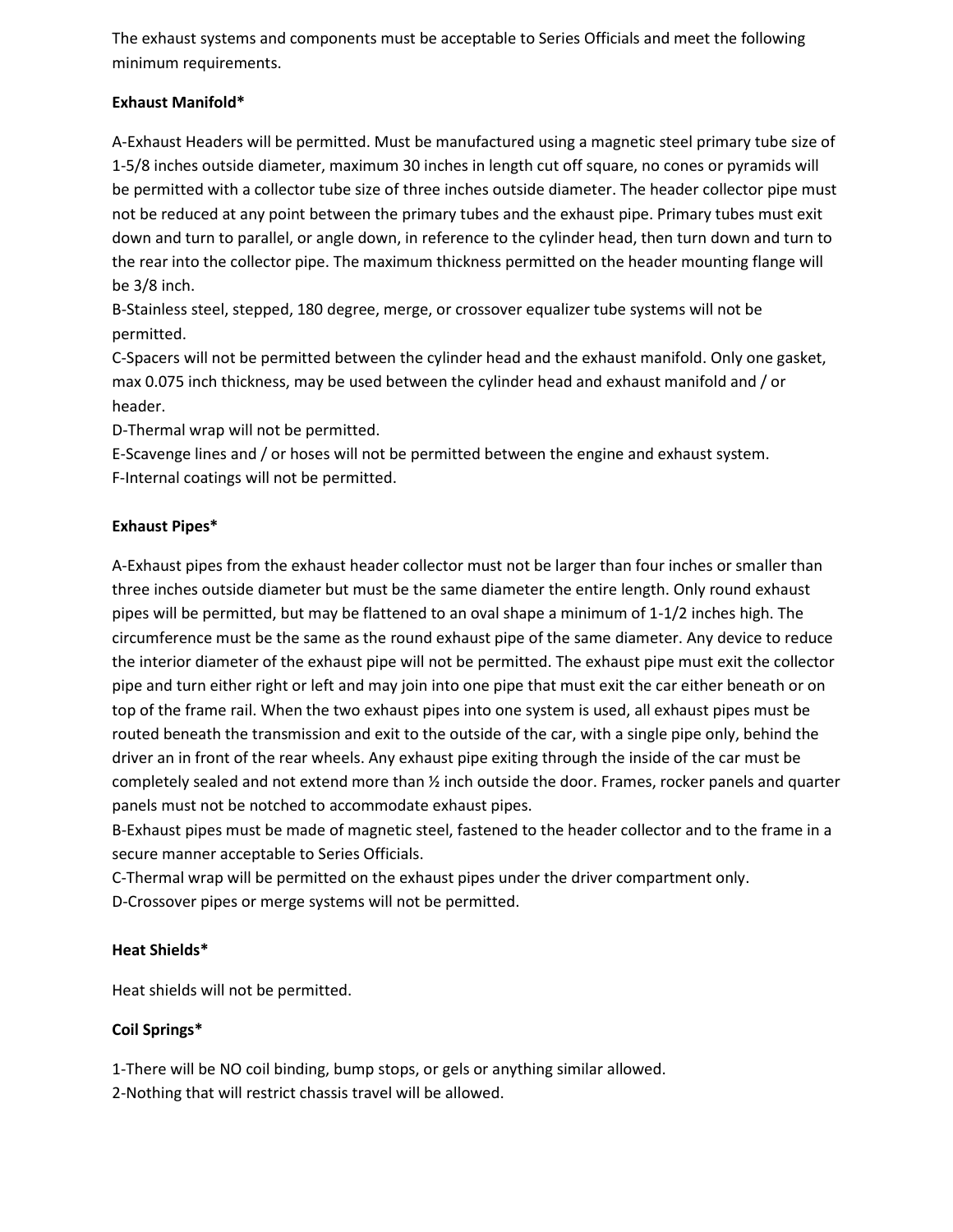#### **Wheels\***

1-15" wheels only-5 lugs 2-All 4 wheels must have the same offset 3-All 4 wheels must be the same width of 10" 4-No bleeder valves permitted 5-Either 5x5 or wide 5 hubs allowed 6-At least 3 threads must be visible outside the lug nut on all 4 wheel studs.

#### **Tires\***

Hoosier F-45 – Scuffs ECMS Tire Database

#### **Suspension (from NASCAR rule book\*)**

1-All suspension systems, components, and parts must be acceptable to Series Officials. Unless otherwise authorized by Series Officials, non-ferrous suspensions parts will not be permitted. The following minimum requirements must be met:

#### A-Rear Suspension Trailing Arms

1-Only a conventional two link truck trailing arm type or a three link passenger car type suspension will be permitted. Bushings for truck trailing arms that, in the judgment of Series Officials, allow excessive vertical or horizontal movement will not be permitted.

2-Truck trailing arms must be attached to the rear axle housing, with one solid "U" bolt on each side over the axle housing and through the truck trailing arm to the axle housing and to the chassis in the front with a steelor rubber bushing or mono balls, (must be the same on both sides), at the end of each truck trailing arm attached with minimum ¾" diameter bolts. The rear truck trailing arm mount, where the truck trailing arm attaches to the rear axle housing, must be the same on both the left and the right sides when measured from the outboard wheel mounting surface of the rear axle/ brake assembly to the alignment pin for the rear truck trailing arm. An eccentric-type adjuster may be used on only one of the front truck trailing arm mounting points for vertical and/or horizontal adjustments. Adjustable insert plates may be used on the other front truck trailing arm mounting point for vertical and/or horizontal adjustments. The maximum horizontal adjustments will be limited to ¾ inch. Truck trailing arms using Heim joints spherical rod ends) will not be permitted. The front truck trailing arm mountings brackets must be one piece, welded magnetic steel. Hydraulic or spring loaded mounting points or links will not be permitted. The front truck trailing arm mounting brackets must be an equal distance from the longitudinal center line of the main frame rails.

3-Mounting points on the axle housing must be evenly spaced and welded to prevent movement and must be equal distance from the longitudinal center line of the rear frame rails. Truck trailing arms when measured from the center of the front mounting bushing to the center of the rear axle tube, in a straight line, must be within  $\frac{1}{4}$  " of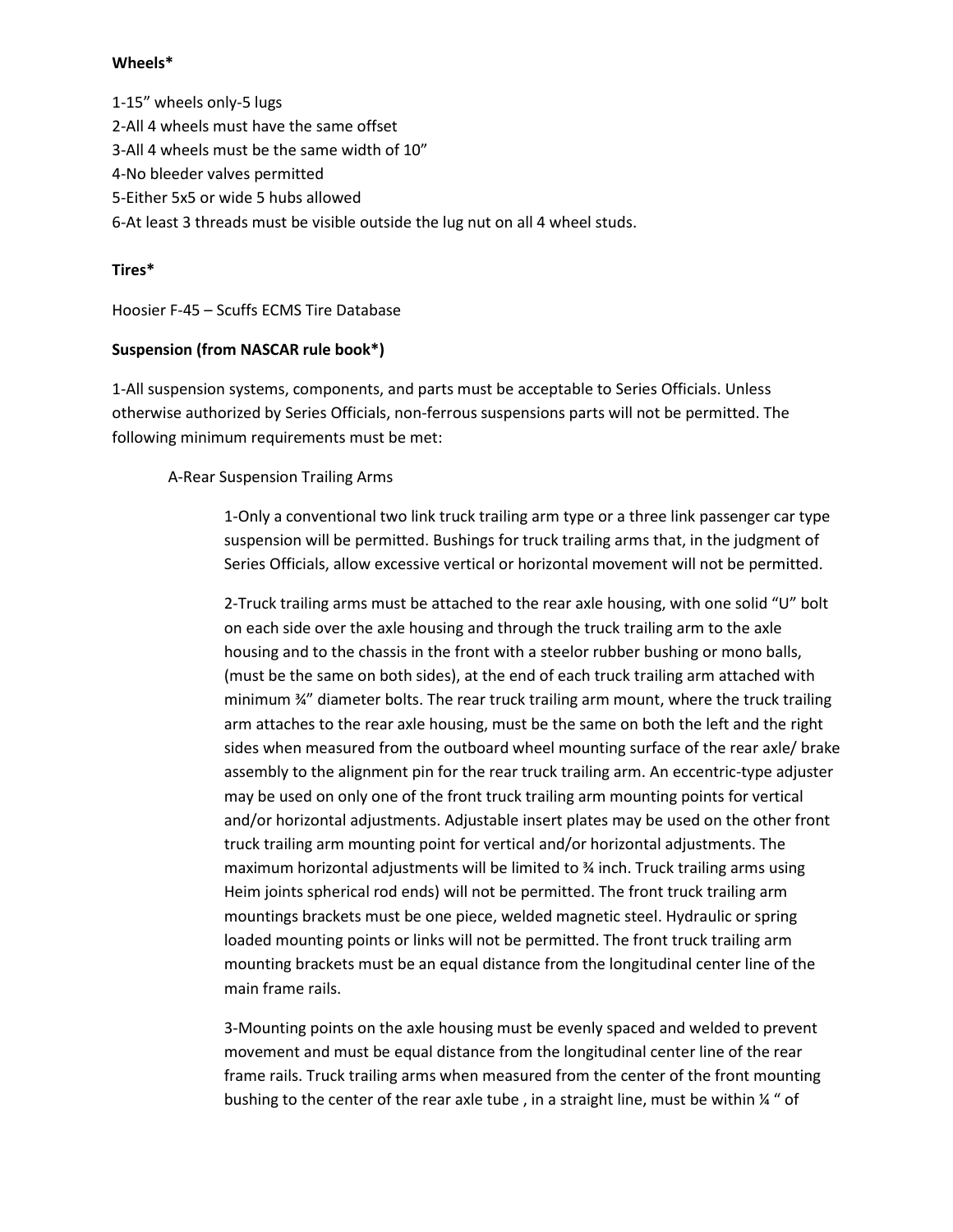equal length with a minimum length of 45 inches. Pickup truck OEM trailing arms may be cut down to a minimum 2 inches wide by 3 inches high.

4-I-Beam style truck trailing arms may be used. They must be constructed using 2 Cchannels of a minimum of one inch in width by 3 inches in height magnetic steel with a minimum wall thickness of 1/8 inch meeting the ASTM A-500 specification, welded back to back, creating a vertical wall of two, 1/8 inch minimum wall thickness with a complete overall size of two inches in width by three inches in height. Box tube truck trailing arms will not be permitted. Adjustable truck trailing arms will not be permitted. Any spacers used between the rear axle housing and the truck trailing arms must be made of solid metal block.

5-All truck trailing arms and brackets must be acceptable to Series Officials. Holes and/or other modifications to the truck trailing arms and mounting brackets, which in the judgment of Series Officials, have been made with the intent of weight reduction will not be permitted.

6-Passenger car type trailing arms must be a maximum of 25 inches in length at the center of the mounting holes. The trailing arms must be fabricated using a minimum 1- 1/4 inch by 2 inches steel box tubing with a minimum wall thickness of 1/8 inch meeting the ASTM A-500 specification. Both trailing arms must be the same length and be made in one piece. Both trailing arms must be parallel with each other when attached to the frame and rear axle housing. Mounting points on the axle housing must be evenly spaced and welded to prevent movement and must be equal distance from the center line of the rear frame rails. Standard type rubber or metal bushings must be used. Adjustable rear trailing arms will not be permitted. All trailing arm brackets must be magnetic steel. All trialing arms and brackets must be acceptable to Series Officials. Holes and/or other modifications to the passenger type trailing arms that, in the judgment of Series Officials, have been made with the intent of reduction of weight or weight addition will not be permitted. Any other modifications, that in the judgment of Series Officials, such as, but not limited to weight addition, will not be permitted. The third link (tongue rod) must be a single, one piece, straight, round or tubular bar with heim joints (spherical rod ends) on each end. Rubber bumpers, springs or spring loaded bars will not be permitted.

7-The rear axle housing must be held in center of the car side to side by a single onepiece straight round tubular panhard bar, with adjustable heim joints (spherical rod end) on each end, behind the rear axle connected to the frame on the right side and the rear axle housing on the left side. The panhard bar mounting bolt, at each end of the panhard bar, must be ¾ inch in diameter and must include a 1/8 inch thick magnetic steel washer with an outside diameter larger than the body of the heim-joint (spherical rod end). Moveable threaded -screw adjusters will be permitted on the panhard bar. If used, the moveable threaded-screw adjuster must be mounted on the frame mount side. The upper adjustment to the threaded-screw bracket (located just under the rear window) must share the same vertical center line with the threaded-screw bracket. The panhard bar, panhard bar brackets and/or components, must not be lower than the edge of the wheel (rim).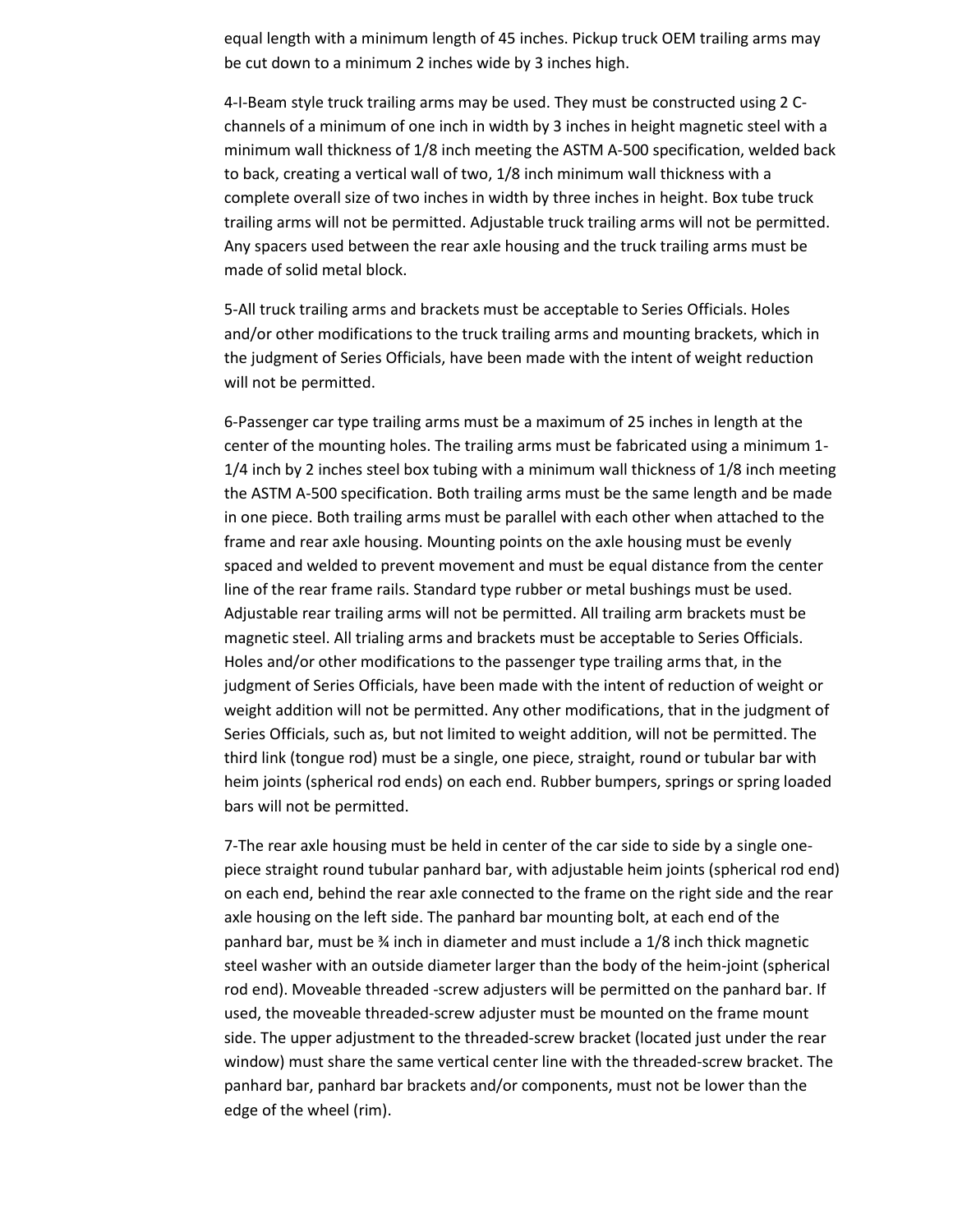#### **Tread Width\***

Tread width must be  $64 - 1/2'' + (-{1/2''})$  front and rear.

#### **Wheelbase\***

All cars will compete with a wheelbase of 105" +/--½" on either side.

#### **Body Height\***

Must meet specifications of body type and manufacturer.

#### **Ground Clearance**

Minimum 4" clearance at rocker panels, front valence, and frame.

#### **Car Height\***

1-NO adjustments allowed in driver's compartment.

2-NO electrical, pneumatic, hydraulic, remote control, or any other device that changes the handling characteristics or height of car will be permitted.

#### **Steering Components\***

1-Stock OEM appearing steering box, NO rack and pinion steering allowed.

#### **Brakes\***

Only single piston OEM style brake calipers allowed.

#### **Fuel Cell and Components (From NASCAR Rule Book\*)**

The use of a commercially manufactured fuel cell acceptable to Series Officials must be used.

1. A minimum of 15 gal and Maximum of 22 gal fuel cell required.

2. Materials other than standard foam, as provided by an approved fuel cell manufacturer, will not be permitted. Filler blocks or other materials, containers, etc... inside the fuel cell or fuel cell container to reduce the capacity, will not be permitted.

3. Fuel cell check valve is required and must be acceptable to Series Officials.

# **(Steel Ball Type)**

A. The fuel cell check valve housing must be manufactured of aluminum or magnetic steel plate not less than ¼" thick. The bottom surface of the check valve plate must be flat. Spacers will not be permitted between the check valve plate and the fuel cell bladder. Only one gasket with a minimum thickness of 0.065 inch will be permitted between the check valve plate and the fuel cell container.

B. The solid steel check valve must encase in a four rail carriage. The carriage rails must be constructed of solid aluminum or magnetic steel not less than ¼" thick by not less than ¾ inch wide material. The carriage rails must be positioned such that the surface ¼ inch thick edge rides against the steel check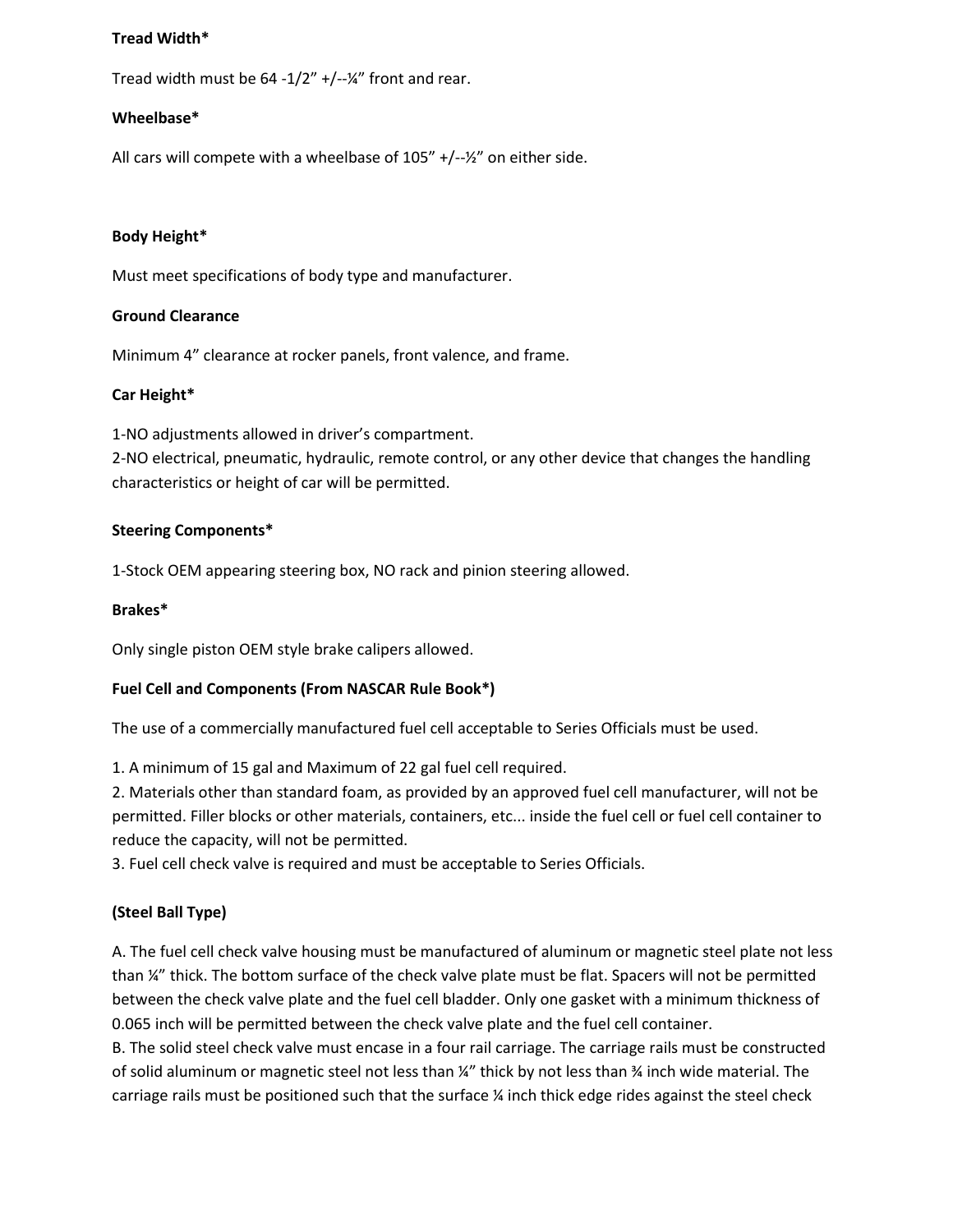ball. Outside surfaces of the carriage must not have any sharp edges. The carriage must not be altered in any way and must remain perpendicular to the fuel cell check valve top flange plate.

C. The fuel filler check valve carriage must not exceed a maximum depth of 8-1/2 inches. The maximum inside diameter of the filler neck including the check valve ball seat must not exceed 2-1/8 inches. When seated at least ½ of the check ball must be visible. The diameter of the solid steel check ball must be 2- 3/8 inches. The filler neck must not be made of cast aluminum.

D. The fuel vent check valve carriage must not exceed a maximum depth of 8-1/2 inches. The maximum inside diameter of the vent pipe neck including the check ball seat must not exceed 1-1/4 inches. When seated at least half of the check valve must be visible. The diameter of the solid steel check ball must be 1-3/8 inches. The fuel vent check valve must not be made of cast aluminum.

# **(Flap Type)**

A. The fuel cell check valve housing must be from an approved manufacturer and be made of aluminum or magnetic steel plate not less than3/16 inch thick. A cast aluminum check valve housing assembly will not be permitted. The bottom surface of the check valve plate must be flat. Spacers will not be permitted between the check valve plate and the fuel cell bladder. Only one gasket with a maximum thickness 0.065 inch will be permitted between the check valve plate and the fuel cell bladder. B. The fuel filler check valve assembly equipped with a fuel resistant flap, must maintain a minimum outside diameter of 3-1/2 inches. The maximum inside diameter of the fuel filler inlet must not exceed 2-1/8 inches. The fuel filler check valve assembly must not be made of cast aluminum.

C. The fuel vent check valve carriage must not exceed a maximum depth of four inches. The maximum inside diameter of the vent pipe neck including the check ball seat must not exceed 1-1/4 inches. The diameter of the solid steel ball/poppet must be 1-3/8/ inches. The fuel vent check valve neck must not be made of cast aluminum.

# **Fuel Cell Containers (from NASCAR rulebook\*)**

1-A fuel cell container must be used and must be acceptable to Series Officials and meet the following requirements:

1. The fuel cell must be encased in a container of not less than 22 gauge (0.031 inch thick) magnetic sheet steel. Fuel cells must be fitted within the container so that the maximum capacity, including filler spout, will not exceed 22 gallons.

2. The 22 gal capacity fuel cell container size must be 33 inches by 17 inches by 9-1/4 inches (outside dimensions).

3. Handles should be attached to the top of each end in the center of the fuel cell container for removal from the recessed well.

4. The exterior of the fuel cell should be coated in red.

#### **Fuel Cell/Container Installation\***

Fuel cell and container must be installed per manufacturer's instructions and must be acceptable Series Officials and must meet ALL safety requirements. Must have a minimum 10 inches ground clearance.